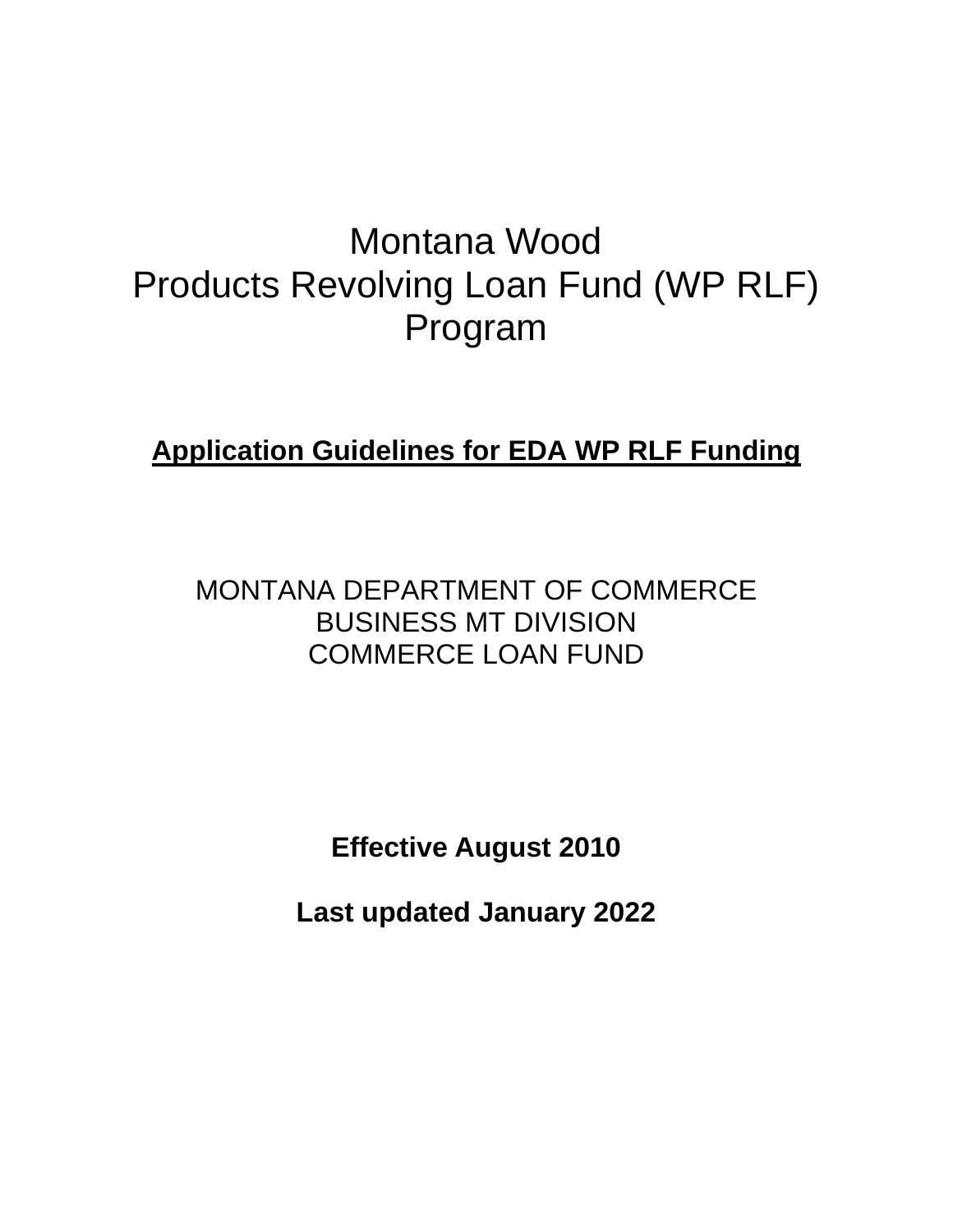# **STATE OF MONTANA DEPARTMENT OF COMMERCE**

# **APPLICATION GUIDELINES FOR EDA WP RLF FUNDING**

Scott Osterman, Director Montana Department of Commerce

Liane Taylor, Division Administrator Business MT

Carolyn Jones, Section Manager Commerce Loan Fund

Danielle Williams, Program Specialist Commerce Loan Fund

**Effective August 2010**

**Last updated January 2022**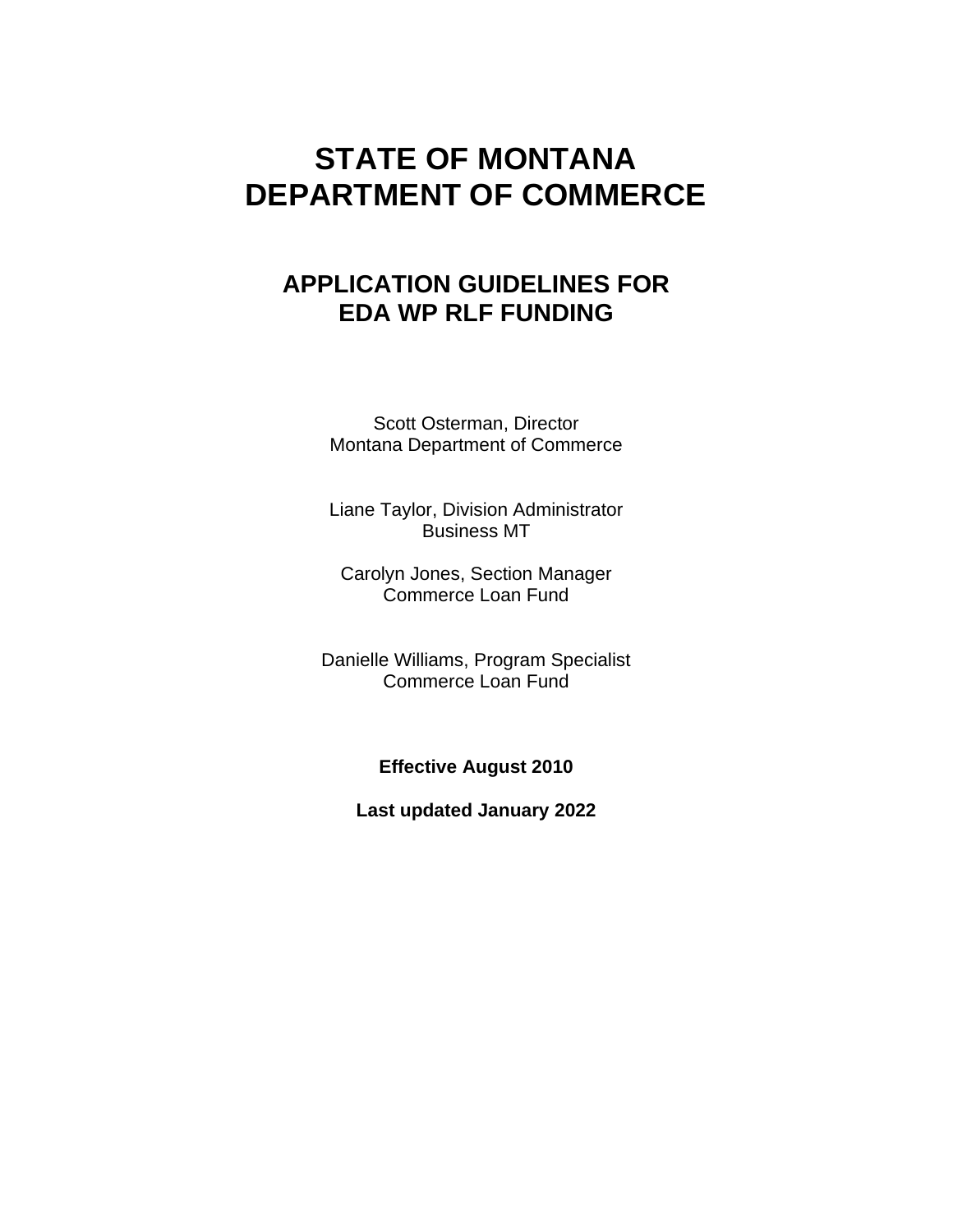# **TABLE OF CONTENTS**

#### $\mathbf{L}$  and 2009 MONTANA WOOD PRODUCTS REVOLVING LOAN FUND PROGRAM. 3

| Ι.<br>J.<br>Κ.<br>L. | 1.<br>3.<br>4.<br>5.<br>a.<br>b.<br>$\mathbf{c}$ .<br>d.<br>e.        |  |
|----------------------|-----------------------------------------------------------------------|--|
|                      |                                                                       |  |
|                      |                                                                       |  |
|                      |                                                                       |  |
|                      |                                                                       |  |
|                      |                                                                       |  |
|                      |                                                                       |  |
|                      |                                                                       |  |
|                      |                                                                       |  |
|                      |                                                                       |  |
|                      |                                                                       |  |
|                      |                                                                       |  |
|                      |                                                                       |  |
|                      |                                                                       |  |
|                      |                                                                       |  |
| H.                   |                                                                       |  |
| G.                   |                                                                       |  |
| F.                   |                                                                       |  |
| Ε.                   |                                                                       |  |
| D.                   |                                                                       |  |
| C.                   |                                                                       |  |
| В.                   |                                                                       |  |
| А.                   | MONTANA DEPARTMENT OF COMMERCE EDA WP RLF PROJECT APPLICATION FORM 24 |  |
|                      |                                                                       |  |
| Ш.                   |                                                                       |  |
| C.                   |                                                                       |  |
| <b>B.</b>            |                                                                       |  |
| A.                   |                                                                       |  |
|                      |                                                                       |  |
|                      |                                                                       |  |
| Н.                   | CHECKLIST FOR APPLICATION PREPARATION FOR EDA WP RLF                  |  |
| P.                   |                                                                       |  |
| O.                   |                                                                       |  |
| N.                   |                                                                       |  |
| M.                   |                                                                       |  |
| L.                   |                                                                       |  |
| Κ.                   |                                                                       |  |
| J.                   |                                                                       |  |
| I.                   |                                                                       |  |
| Н.                   |                                                                       |  |
| G.                   |                                                                       |  |
| F.                   |                                                                       |  |
| Ε.                   |                                                                       |  |
| D.                   |                                                                       |  |
| C.                   |                                                                       |  |
| В.                   |                                                                       |  |
| A.                   |                                                                       |  |
|                      |                                                                       |  |
|                      |                                                                       |  |
|                      |                                                                       |  |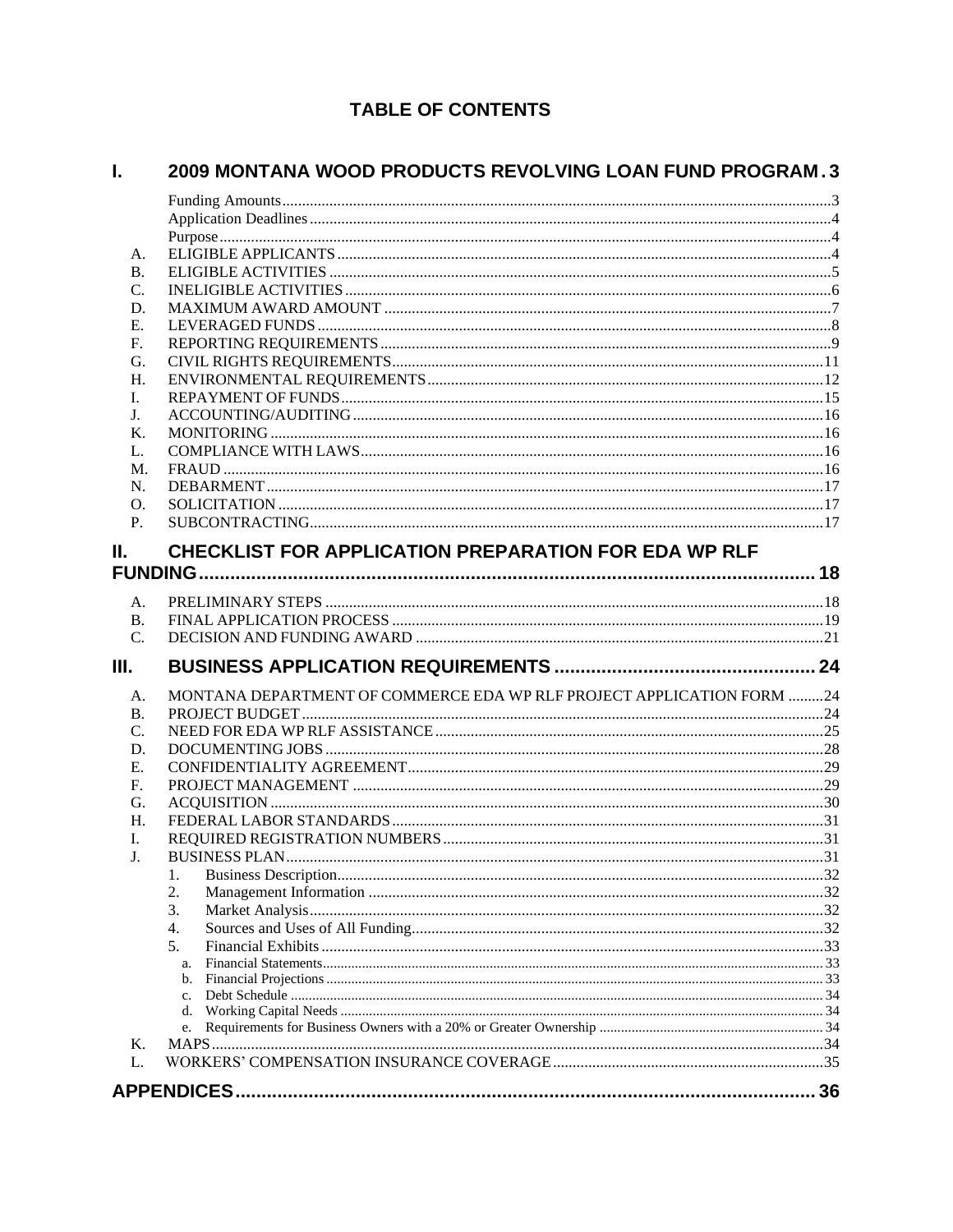#### **INTRODUCTION**

In 2009 the Montana Legislature approved HB 669 which created the Montana Distressed Wood Products Industry Revolving Loan program to respond to the sudden and severe economic downturn of the national economy, and the lowered demand for wood products. The Montana Distressed Wood Products Industry Recovery and Stabilization (WPIRS) Program was a federally and state-funded, statewide loan program designed to help businesses in the wood products industry retain or create jobs. The WPIRS program targeted areas of the state where timber jobs were most threatened, particularly in counties with lumber mills and similar facilities.

HB645 allocated \$7.5 million of Montana Reinvestment Act funding for the WPIRS programs. \$4.8 million was used to establish the State WPIRS program and \$2.7 million was designated to be used as match required by a \$2.7 million American Recovery and Reinvestment Act (ARRA) grant received from the U.S. Department of Commerce, Economic Development Administration (EDA) to establish the EDA WPIRS program.

#### **The \$9.8 million in funds originally allocated for loans in 2009 have been disbursed.**

Due to the revolving nature of the programs, both the EDA and State Montana Distressed Wood Products Revolving Loan Fund (WP RLF) Programs continue to be available for Montana's wood products industries with funds available for lending. Information regarding the current EDA WP RLF and State WP RLF programs, including application guidelines and available balances can be found at: wprlf.mt.gov

These guidelines explain, among other things, what entities are eligible for under the WP RLF programs, what projects are eligible for the WP RLF programs, how to apply for WP RLF loans, and how WP RLF loans will be administered by the Department. The Department may approve loans that depart from these guidelines if, in the sole discretion of the Department, it is in the best interest of the Department and the loan applicant. The Department reserves the right to amend these guidelines, at its sole discretion, at any time without notice during the term of the WP RLF programs.

Potential applicants are encouraged to contact the MDOC to discuss their proposed project with WP RLF staff.

Alternative accessible formats of this document will be provided upon request. If you need this document in an alternative format, such as large print, Braille, audiotape, or computer diskette, please contact: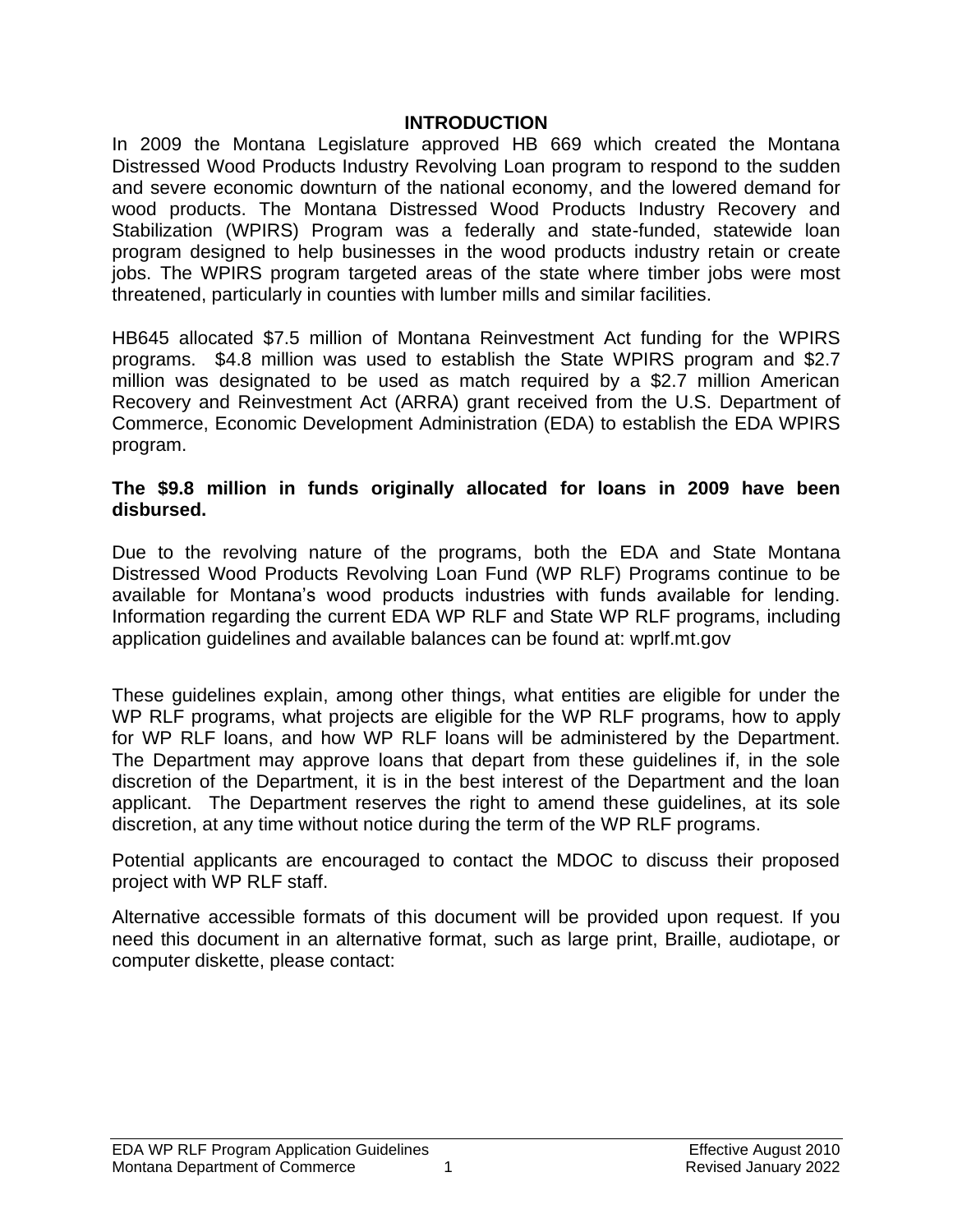# **Montana Wood Products Revolving Loan Program (WP RLF) (For EDA WP RLF and State WP RLF Funding)**

Montana Department of Commerce Business MT Division 301 South Park Avenue PO Box 200505 Helena, MT 59620 Phone: (406) 841-2594 TDD: (406) 841-2702 Fax: (406) 841-2871

Website: WPRLF.mt.gov

WP RLF Staff

Carolyn Jones, Section Manager Commerce Loan Fund Email: cjones@mt.gov Phone: 406.841.2594

Danielle Williams, Program Specialist Commerce Loan Fund Email: danielle.williams@mt.gov Phone: 406.841.2737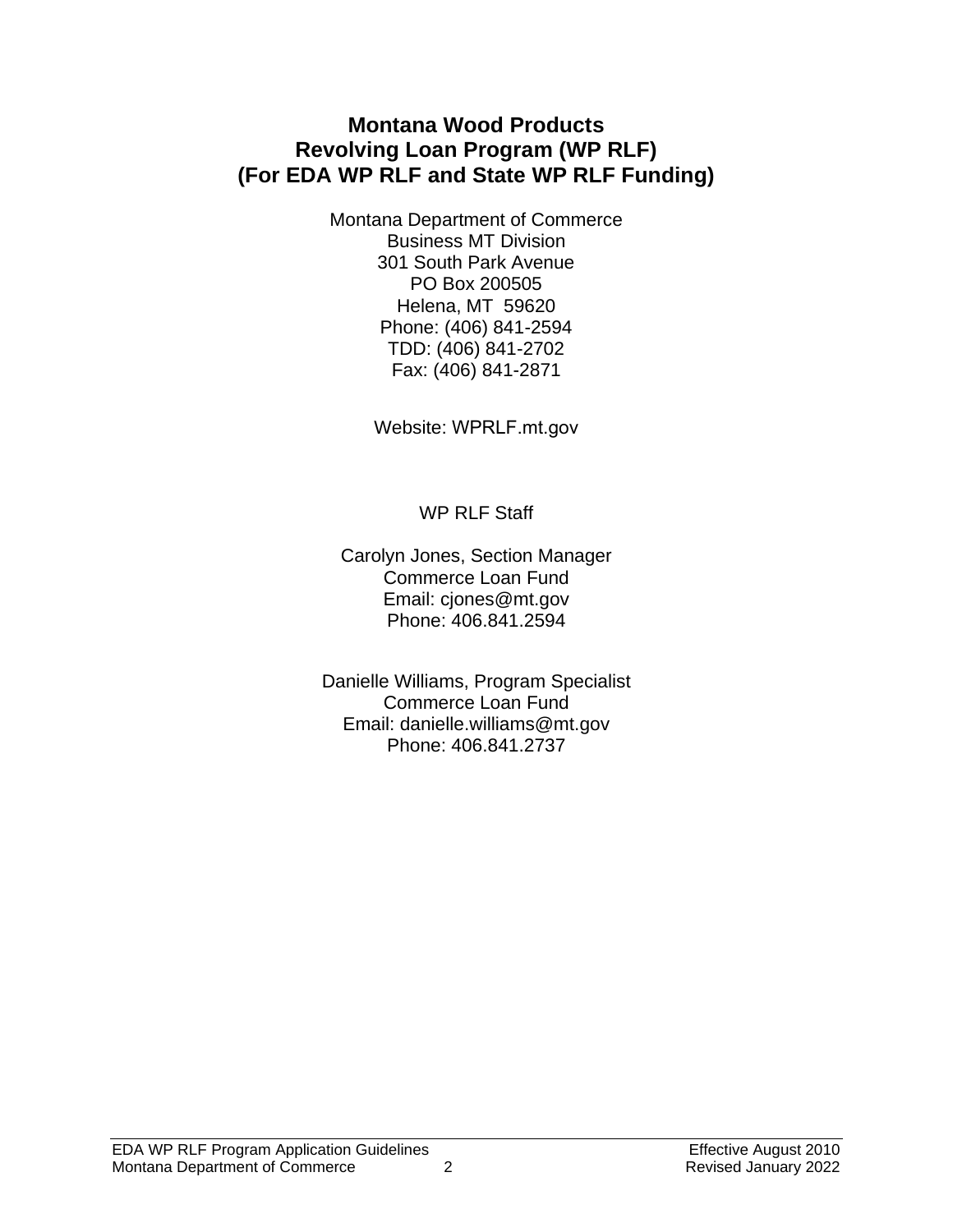# <span id="page-5-0"></span>**I. 2009 MONTANA WOOD PRODUCTS REVOLVING LOAN FUND PROGRAM**

# **EDA WP RLF Program**

The Montana Wood Products Revolving Loan Fund (WP RLF) Program received \$2,700,000 from the U.S. Department of Commerce, Economic Development Administration (EDA); \$1,525,862.24 from the U.S. Department of Housing and Urban Development (HUD), Small Cities Program; and \$7,500,000 from the State of Montana general fund for program lending activities and administration.

**These application guidelines address requirements for the EDA WP RLF funding program. For applications requesting funding from the State WP RLF or CDBG WP RLF program please refer to the most current State WP RLF application guidelines or CDBG WP RLF application summary, or contact WP RLF program staff.**

The following table summarizes the estimated amount of WP RLF funding available and distribution of funds for FFY 2009.

<span id="page-5-1"></span>

| <b>Total WP RLF Funding, FFY 2009</b> |                |  |  |  |  |  |
|---------------------------------------|----------------|--|--|--|--|--|
| <b>EDA WP RLF Fund</b>                |                |  |  |  |  |  |
| <b>EDA</b>                            | \$2,700,000    |  |  |  |  |  |
| State General Fund (HB 645)           | \$2,700,000    |  |  |  |  |  |
| Less Funding for Administration       | 400,000        |  |  |  |  |  |
| <b>Total Available for Lending</b>    | \$5,000,000    |  |  |  |  |  |
| <b>CDBG WP RLF Fund</b>               |                |  |  |  |  |  |
| <b>CDBG Recovery Fund</b>             | \$1,525,862.24 |  |  |  |  |  |
| Less Funding for Administration       | 30,662.78      |  |  |  |  |  |
| <b>Total Available for Awards</b>     | \$1,495,199.46 |  |  |  |  |  |
| <b>State WP RLF Fund</b>              |                |  |  |  |  |  |
| State General Fund (HB 645)           | \$4,800,000    |  |  |  |  |  |
| <b>Total Available for Lending</b>    | \$4,800,000    |  |  |  |  |  |

#### **Funding Amounts**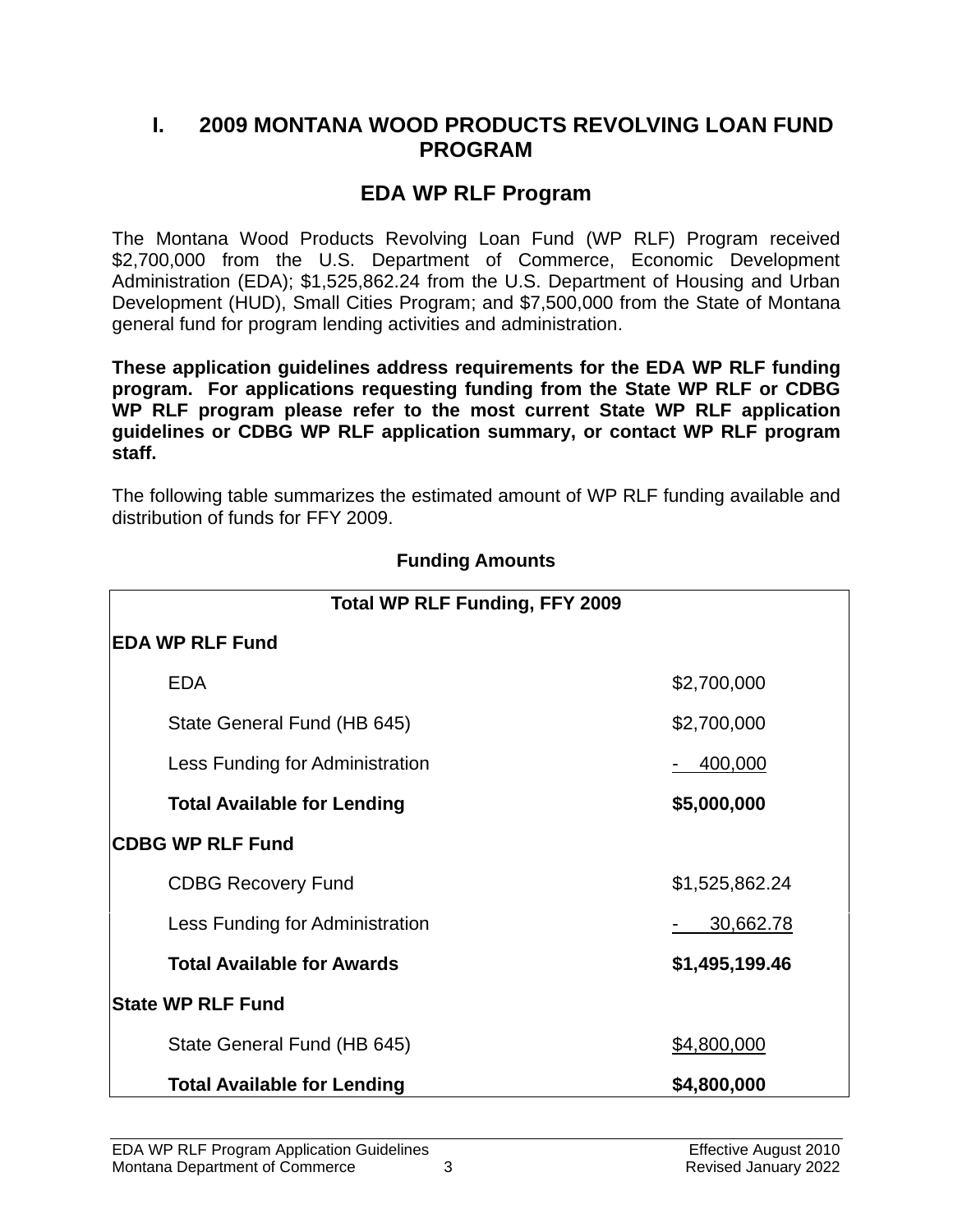As the WP RLF program is comprised of multiple sources of funding, eligible applicants and requirements vary depending upon the type of funding requested. Applications are accepted on a continuous basis based upon available funding.

#### **For EDA WP RLF funding, the maximum funding amount is \$20,000 per assisted created or retained job. No proposal(s) for an assisted business in any calendar year may exceed \$2 million dollars in funding requests from any WP RLF program, or combination of WP RLF programs.**

Businesses must prepare a business plan and meet required thresholds, including providing a **2:1 dollar leverage**. Project applications are reviewed by Montana Department of Commerce (MDOC) staff and a Loan Review Committee that make recommendations to the Director for a final funding decision.

Potential applicants are encouraged to contact the Montana Department of Commerce (MDOC) to discuss their proposed project with WP RLF staff.

# **Application Deadlines**

<span id="page-6-0"></span>Applications will be accepted on an open-cycle basis based upon available funding. Please contact WP RLF staff for availability of funding.

#### **Purpose**

<span id="page-6-1"></span>The WP RLF Program is designed to place highest priority on projects that will have the greatest potential for retaining and creating long-term employment opportunities for Montanans, and that provide long-term economic benefits to Montana communities.

The program is designed to assist businesses by making fixed-rate financing available to them at reasonable interest rates, given the risk of the project. An appropriate interest rate would include competitive market rates or a risk-based interest rate.

It is the intention that WP RLF funds be used when a funding gap exists, and alternative sources of private financing are not adequate. WP RLF should complement conventional business financing and other business financing programs. The EDA WP RLF program can provide flexible terms, and staff will work with an assisted business to determine the most suitable loan package. The program is also designed to complement other MDOC financing programs administered by the Montana Office of Tourism and Business Development Division and the Montana Board of Investments.

# <span id="page-6-2"></span>**A. ELIGIBLE APPLICANTS**

Eligible applicants are individuals, including private contractors related to the wood products industry, and wood product businesses. Companies that would be eligible for assistance include but are not limited to sawmills, plywood plants, paper and linerboard manufacturers, bark and by-product related companies, round-wood producers, wood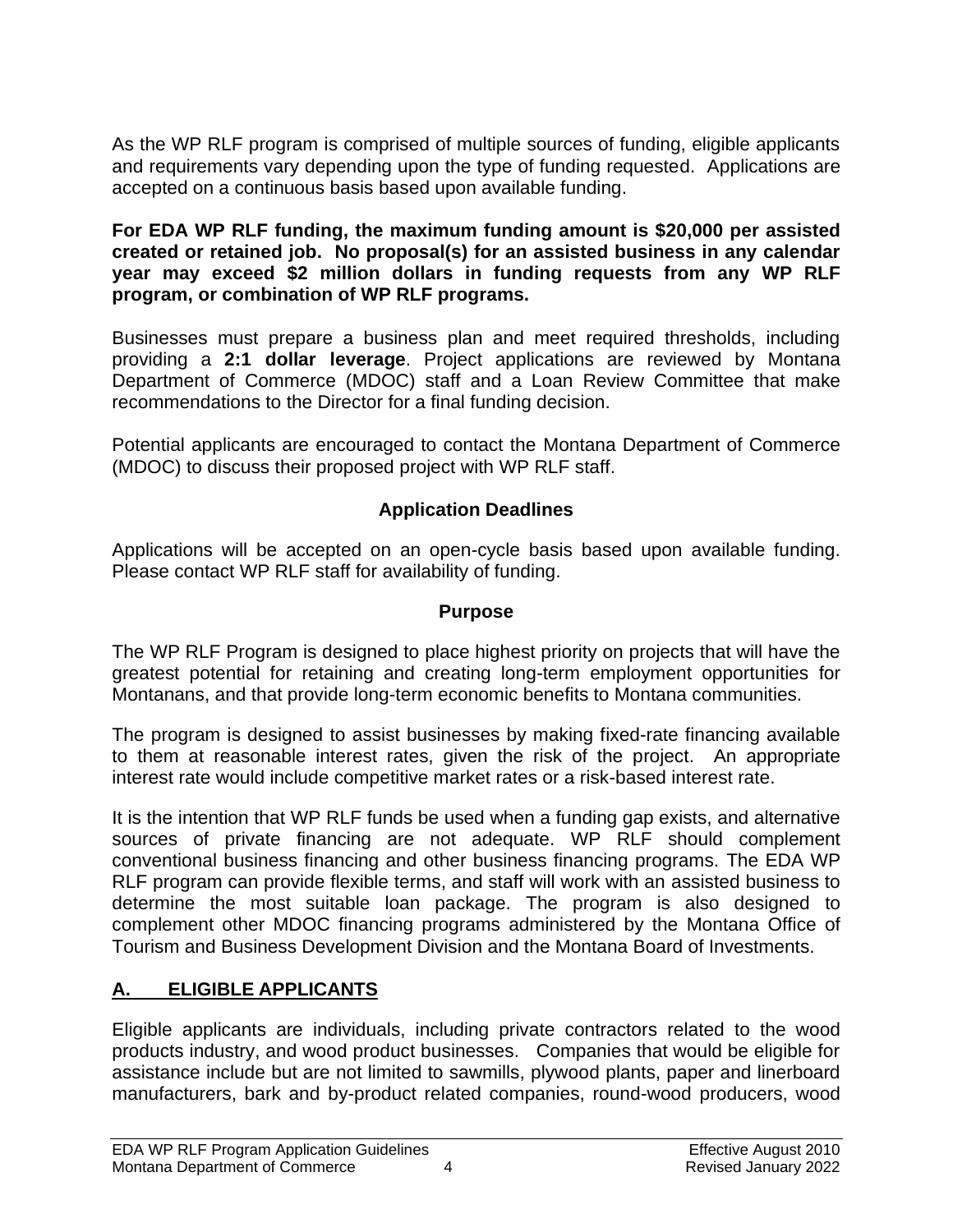chip processors, and new and innovative manufacturers and processors of wood products.

Names of all applicant businesses and principle owners will be submitted to the federal Excluded Parties List System (EPLS) for status of debarment from participating in a federally funded project. Names of all applicant businesses and principle owners will also be submitted to the State of Montana's Debarred Vendors list for status of debarment from participating in a state funded project. Only those businesses and individuals that are not listed will be eligible to receive funding under these guidelines.

# <span id="page-7-0"></span>**B. ELIGIBLE ACTIVITIES**

**NOTE: Communication with WP RLF staff during the onset of project planning helps ensure a complete application for an eligible activity that meets program requirements. Please contact WP RLF staff for guidance and clarification on program requirements.**

#### **1. Loans to Businesses**

Typical eligible activities for assistance to businesses include primarily working capital and equipment loans, and other activities that do not include contracted labor and construction.

The WP RLF Program is designed to place highest priority on projects that will have the greatest potential for retaining and creating long-term employment opportunities for Montanans, and that provide long-term economic benefits to Montana communities.

# **Repayments from EDA WP RLF Loans**

Repayments from EDA WP RLF will be submitted to the MDOC for continued relending activities in the EDA WP RLF program.

# **General Policies on Loan Requests**

All loans made to nonprofit organizations and for-profit businesses are subject to the following guidelines:

• **Loan Terms**

The terms of the loan should be consistent with the projected use of funds and individual project needs. For example, terms for financing machinery and equipment should generally be between 5 and 10 years. Working capital loans should be limited to 7 years. For buildings and real estate, terms are generally between 15 to 20 years. If the applicant requests a deferral of repayments and the Department accepts it, the term of the loan will include the deferred period. For example, a loan with a 10-year term with a 1-year deferral period has a total term of 10 years, not 11.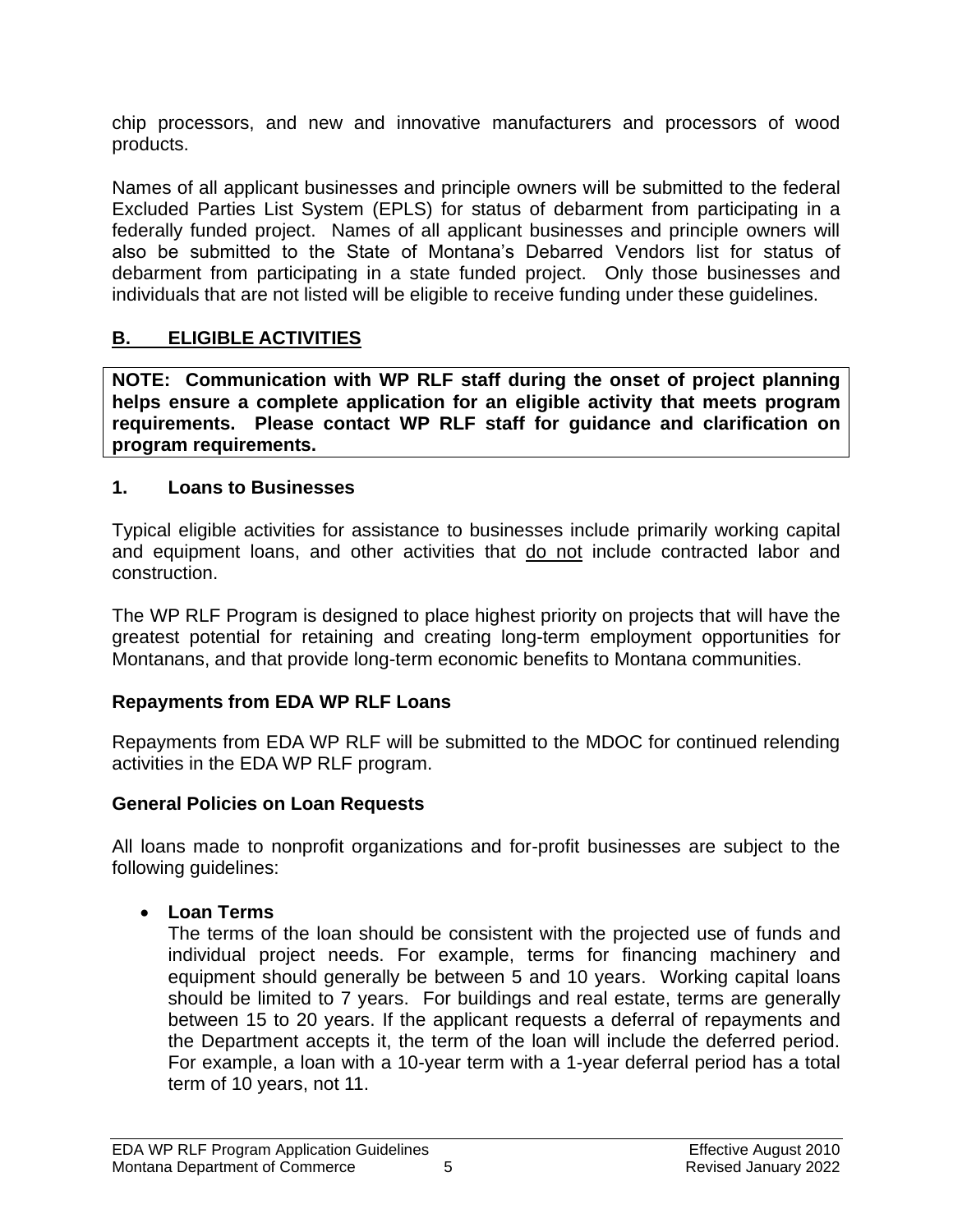#### • **Deferral of Payments**

Repayments of principal may be deferred up to 1 year. The projected cash flow of the business and the defined financial gap must support the need for a deferral. The Department may require interest payments be made during the period of deferral.

#### • **Loan Security**

All loans must be secured with fixed assets (i.e., land, buildings, and capital equipment), personal guarantees, or any other reasonable source of available collateral. EDA WP RLF funds may be placed in a subordinated security position to other lenders involved in the project however the Department will seek the position that is the most advantageous to the Department. Applicants must include documentation for the value of collateral offered for security and a description of all security positions held by lenders and any liens that may apply to the collateral (tax liens, mechanics liens, or other liens). The Department will negotiate with the business for the most secure position that is reasonably available, regardless of the proposed use of the EDA WP RLF funds.

#### • **Interest Rate**

EDA regulations require that the minimum interest rate the RLF can charge is four (4) percentage points below the lesser of the current money center prime rate quoted in the Wall Street Journal, or the maximum interest rate allowed under State law. In no event may the interest rate be less than four (4) percent, or 75 percent of the prime interest rate listed in the Wall Street Journal. However, should the prime interest rate listed in the Wall Street Journal exceed fourteen (14) percent, the minimum RLF interest rate is not required to be raised above ten (10) percent if doing so compromises the ability of the assisted business to implement its financing strategy. (*See* 13 C.F.R. § 307.15(c).)

#### • **Disbursement**

No funds will be disbursed until all start-up conditions are met, the environmental checklist is completed, public hearing requirements are met (for construction projects, if applicable), and the EDA WP RLF staff authorizes a transfer of funds.

#### • **Non-Compliance with Required Reporting**

A loan will be considered in default if the assisted business does not comply with MDOC reporting requirements.

#### • **Loan Payments**

All loan payments will be collected through Automatic Clearing House (ACH) transactions. The MDOC will provide assisted businesses with a bank authorization form for ACH payments.

#### <span id="page-8-0"></span>**C. INELIGIBLE ACTIVITIES**

The following activities would not provide sufficient public benefit and would not be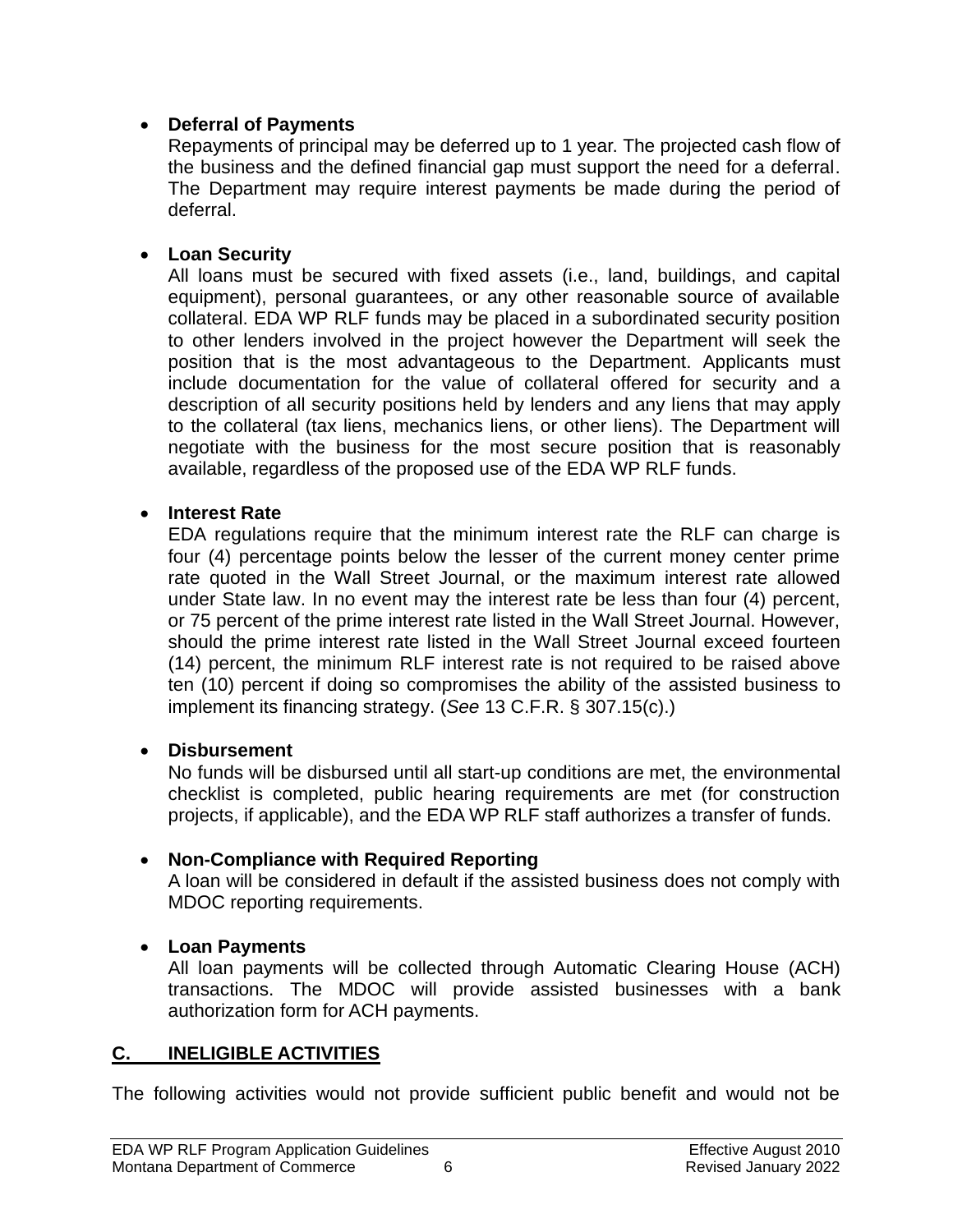approved for assistance with EDA WP RLF funds. Activities may not consist of or include any of the following:

- 1. Assisting a business to create or retain jobs that would cost more than \$20,000 in EDA WP RLF funds per job.
- 2. Acquire an equity position in a private business;
- 3. Subsidize interest payments on an existing loan;
- 4. Provide the equity contribution required of borrowers under other Federal loan programs;
- 5. Enable an RLF borrower to acquire an interest in a business, either through the purchase of stock or through the acquisition of assets, unless the need for the RLF financing is sufficiently justified and documented in the loan write-up.
- 6. Provide loans to a borrower for the purpose of investing in interest bearing accounts, certificates of deposit, or other investments not related to the objectives of the RLF;
- 7. Refinance existing debt unless there is sound justification and the MDOC sufficiently documents in the loan write-up that the RLF is not replacing private capital solely for the purpose of reducing the risk of loss to an existing lender, or to lower the cost of financing to a borrower; or to purchase the rights of a prior lien holder during an in-process foreclosure action in order to preclude a significant loss on an RLF loan.
- 8. Administrative expenses. No part of the EDA WP RLF funding request may include costs for grant application preparation or project administration.

# <span id="page-9-0"></span>**D. MAXIMUM AWARD AMOUNT**

**For EDA WP RLF funding, the maximum funding amount is \$20,000 per created or retained job. No proposal(s) for an assisted business in any calendar year may exceed \$2 million dollars in funding requests from any WP RLF program, or combination of WP RLF programs.** 

#### ➢ **A loan recipient may apply for another loan 2 years or more after the date the previous loan was approved.**

Applicants should also be aware that it may take two months or longer before funds are disbursed after a decision to provide a loan has been made. This delay occurs because several activities must take place in the interim. For example, the loan agreement between the business and the Department must be prepared, a review of environmental factors must be conducted, and all the details for assuring proper management of the project and the expenditures of loaned federal funds must be finalized. Unless prior written approval is given, it is absolutely essential that the business does not incur costs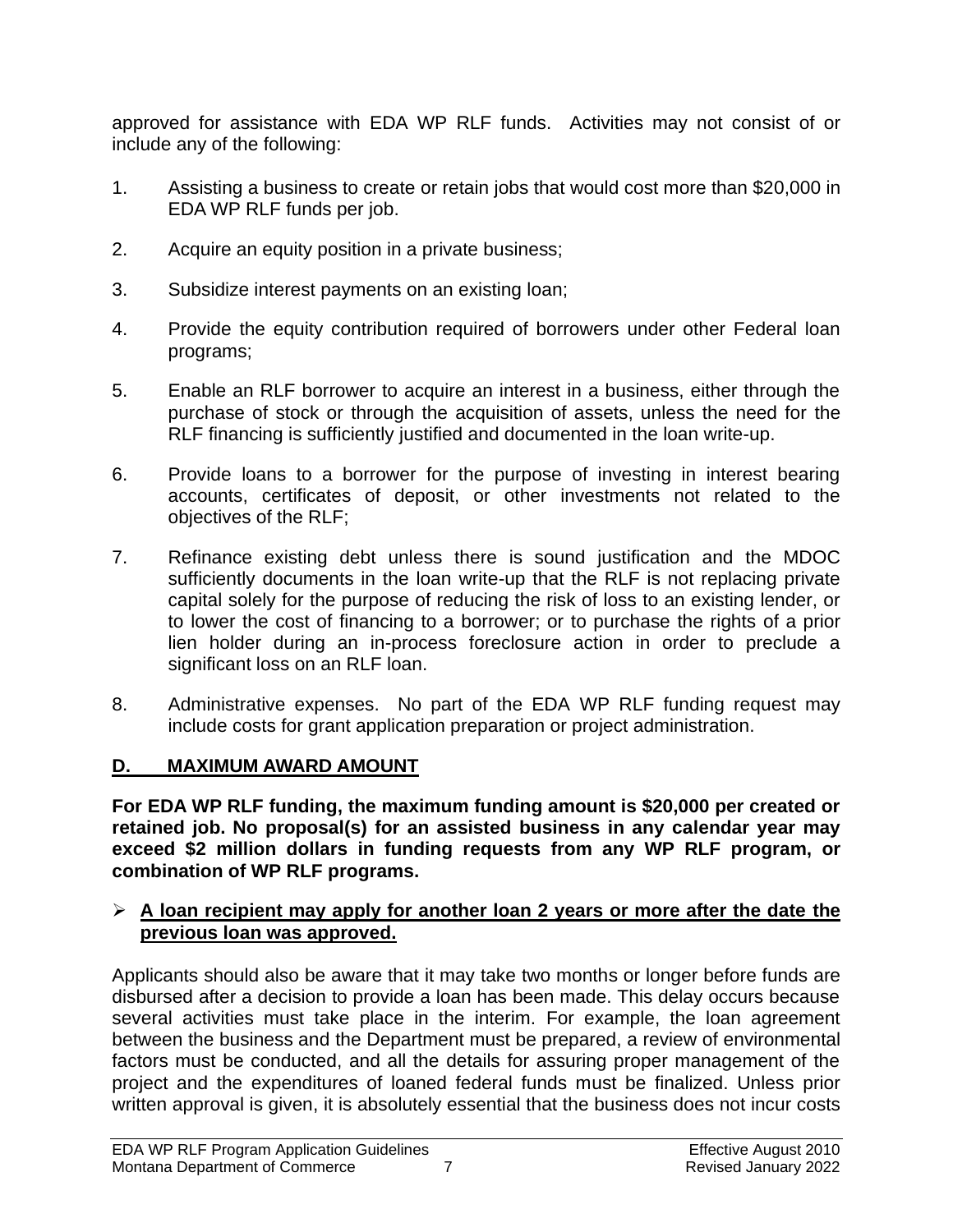or obligate funds, which are intended to be reimbursed with EDA WP RLF funds prior to the date of the final execution of the loan agreement.

# <span id="page-10-0"></span>**E. LEVERAGED FUNDS**

To be eligible for consideration, an applicant must assure the participation of:

• At least two non-WP RLF dollar for each dollar of EDA WP RLF funds requested (a **2:1** leveraged ratio). The non-WP RLF funds may come from a variety of sources, such as new investment by the business to be assisted, bank loans, or other private funds. Although only private funds count towards required leverage, the Department also welcomes other leverage. Loans to be repaid to a state or federal loan program, or government grant, are also considered leverage. Applicants should ensure that documentation committing the non-WP RLF dollars states that the commitment is contingent on the receipt of EDA WP RLF funds.

#### **Ideally 100% of the required leveraged funds will be met by new cash in the form of new cash equity, new loans, or other new private funds. Leveraged funds should be committed and documented at the time of application and approval.**

To be classified as leverage, private investment must be made within twelve (12) months prior to approval of an EDA WP RLF award, as part of the same business development project and may include at the Department's sole discretion:

- 1. Capital invested by the borrower or others;
- 2. Financing from private entities; or
- 3. The non-guaranteed portion and ninety (90) percent of the guaranteed portions of US Small Business Administration 7(A) loans and 504 debenture loans.

The following will not be considered as leverage:

- Existing assets;
- In-kind services;
- Other costs incurred prior to the application date to be paid for with EDA WP RLF funds;
- The refinancing of existing debt;
- Projected operating cash flow;
- Existing equity;
- Existing bank line of credit amounts (Note: Increases in lines of credit contingent upon the receipt of EDA WP RLF funds may be accepted.)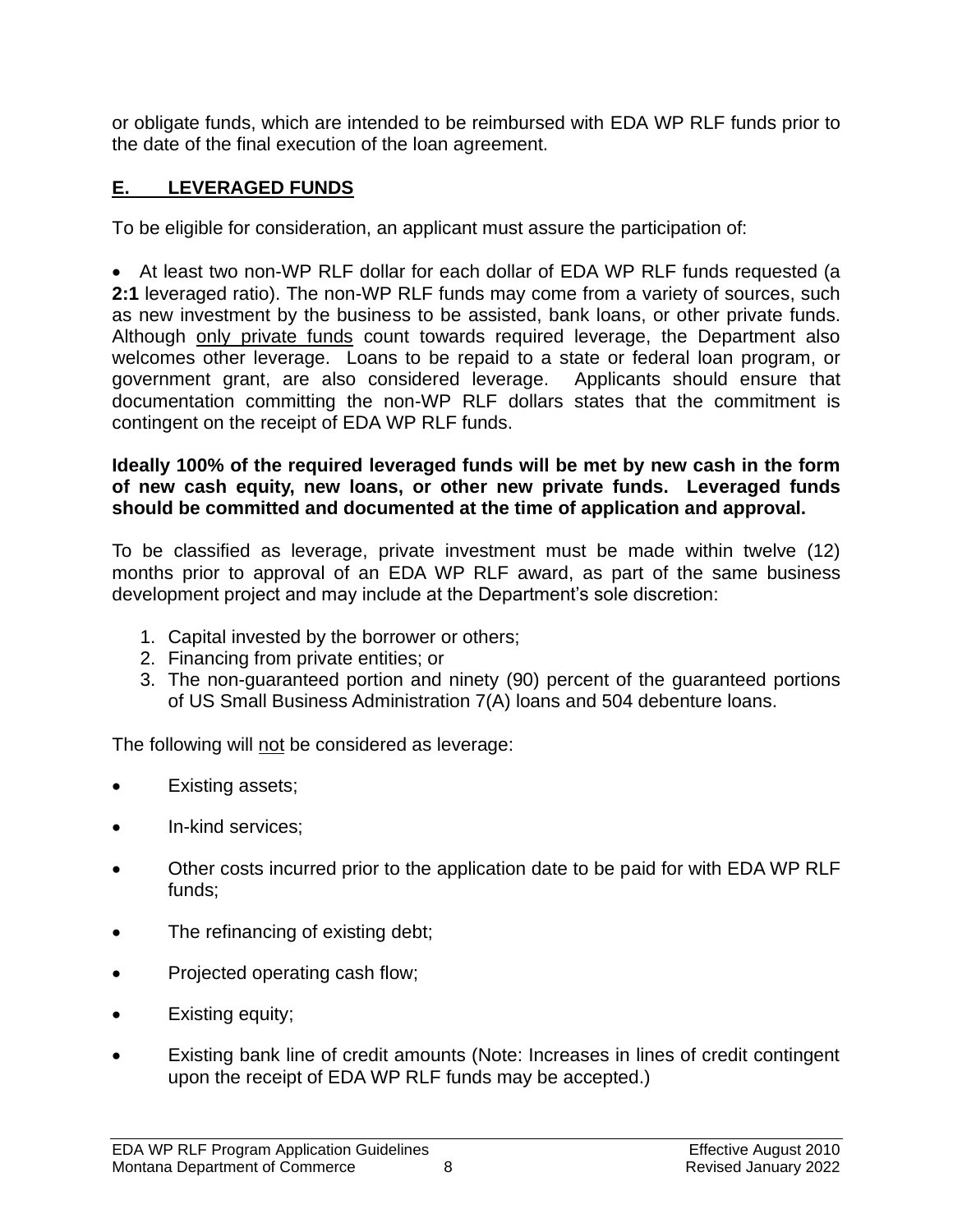➢ **It is absolutely essential that the assisted business not incur costs or obligate funds, which are intended to be reimbursed with EDA WP RLF funds prior to the date that all required start-up conditions, including signing the loan agreement, are satisfied by the recipient and approved in writing by the MDOC. It should be clear that expenses incurred by the assisted business, are incurred at their own risk. Unless prior written approval is given, it is absolutely essential that the business does not incur costs or obligate funds, which are intended to be reimbursed with EDA WP RLF funds prior to the date of the final execution of the loan agreement.**

# <span id="page-11-0"></span>**F. REPORTING REQUIREMENTS**

# **Stimulus Funds**

The applicant understands and agrees that, if funded, the project to be completed as described in the application will be funded by federal and/or state recovery and reinvestment funds ("Recovery Funds"), and that the recipient of EDA WP RLF funding must report information as required by applicable federal and state law for itself and if applicable to the project, all contractors, subcontractors, and sub-recipient entities. Types of reports and schedule for submittal are described below.

# **Monthly**

The assisted business, no later than the first Friday of each month during the two (2) year period of activity tracking, must submit:

- (1) Hiring and retention forms (**Appendix C-a**), and
- (2) Payroll reports verifying current employees, date of hire, hourly wage, and number of hours worked

**In addition to the above reports,** for projects involving construction, no later than the first Friday of each month during the two (2) year period of activity tracking, the assisted business must report, at a minimum, for itself and all contractors, subcontractors, and any other parties, the following information:

- (1) The dollar amount of all contractor invoices;
- (2) The supplies delivered and the services performed;

(3) An assessment of the completion status of the work;

(4) An estimate of the number of jobs created and the number of jobs retained as a result of the EDA WP RLF Funds:

(i) "Jobs created" means the cumulative new positions created and filled, or previously existing unfilled positions that are filled, for each project, as a running total over the life of the project, expressed as "full time equivalent" (FTE), calculated cumulatively as all hours worked (jobs created cumulative work hours) divided by the total number of hours in a full time schedule, as defined by the Contractor.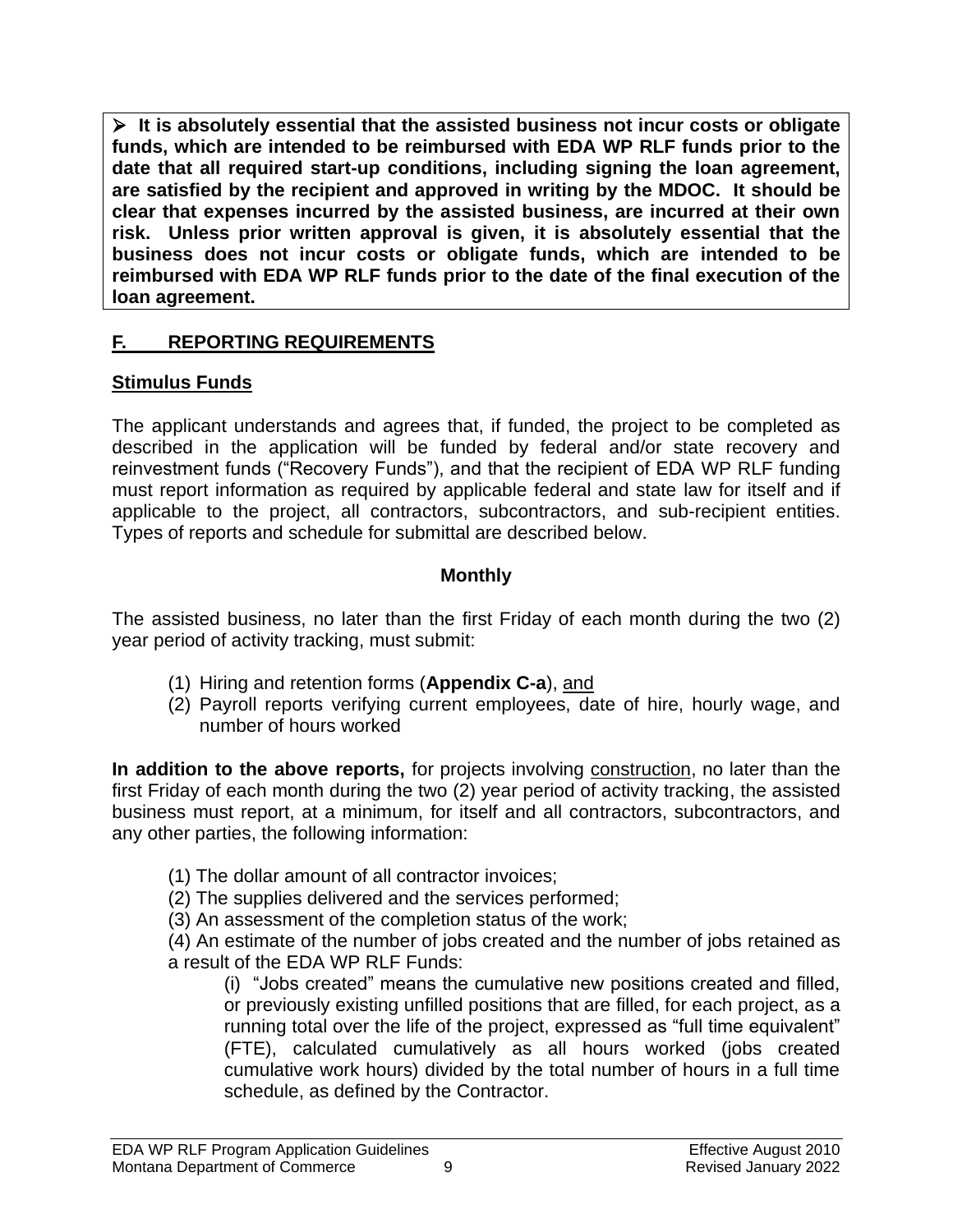(ii) "Jobs retained" means the cumulative previously existing filled positions that are saved/retained for each project, as a running total over the life of the project, expressed as FTE, calculated cumulatively as all hours worked (jobs saved cumulative work hours) divided by the total number of hours in a full time schedule, as defined by the Contractor.

(iii) The Contractor must report the FTE (job counts should be converted to full-time equivalents), cumulative work hours, and total number of hours in a full-time schedule, as defined by the Contractor, for both jobs created and retained.

(iv) Temporary construction jobs should also be converted to annualized full-time equivalents. For example, 20 full-time jobs on a three-month project count as 5 full-time equivalent annualized jobs;

(5) Weekly payroll reports for the monthly time period; and

(6) Name and physical location of all contractors, subcontractors, and subrecipient entities engaged in any of the activities described in the assisted business' EDA WP RLF application.

Please contact the MDOC for more information about additional requirements if considering using EDA WP RLF funds for a construction project.

# **Quarterly**

For all EDA WP RLF funded projects, the following are quarterly reports due for calendar quarters ending March, June, September, and December. The reports are due to the Department no later than 15 days after the close of each calendar quarter.

- (1) Project progress reports, and
- (2) Quarterly financial status reports.

**Project Progress Reports** During the two (2) year period of activity tracking, the assisted business must submit quarterly project progress reports to the Department. These reports should describe the status of the project activities, including, at a minimum, the percentage complete, costs incurred, and funds remaining. The report must also describe any significant problems encountered in carrying out the project.

**Financial Reports** During the two (2) year period of activity tracking, the assisted business must submit quarterly financial reports that at a minimum include a current balance sheet, and a current profit and loss statement.

# **Annually**

**Financial Reports** After the two (2) year period of activity reporting, assisted businesses must submit annual financial reports until the date of final loan payoff.

#### **A loan will be considered in default if the assisted business does not comply with MDOC reporting requirements.**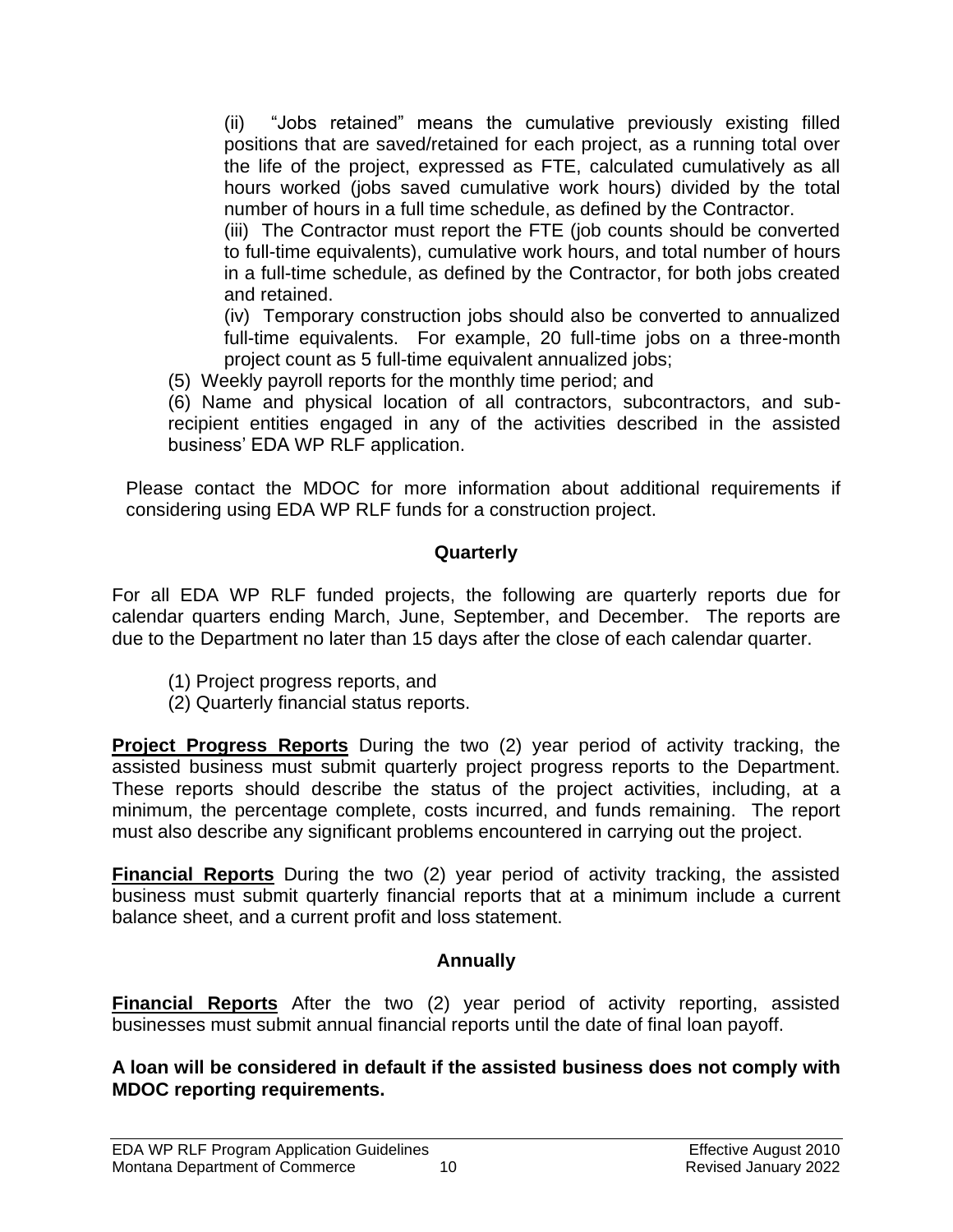# <span id="page-13-0"></span>**G. CIVIL RIGHTS REQUIREMENTS**

Each applicant must agree to comply with all applicable State and federal laws and regulations in implementing their proposed EDA WP RLF project, if selected for funding. Applicants should carefully review these requirements and consider their potential impact when designing their EDA WP RLF project. Listed below are the most important federal regulations that apply to projects using EDA WP RLF funds. They cover a wide range of issues including labor standards, employment practices, financial procedures, and civil rights, many of which can have an effect on the costs or complexity of project implementation. Each federal law or regulation is annotated to give the applicant a general understanding of the requirements that must be met. Since this is a brief summary and not intended to be a comprehensive description of each law, businesses who have any questions or concerns regarding the applicability of these requirements should contact the Montana Department of Commerce for guidance.

The assisted business will comply with the following civil rights requirements:

Title VI of the Civil Rights Act of 1964 (42 U.S.C. 2000d et seq.) (proscribing discrimination on the basis of race, color, or national origin), and EDA's implementing regulations found at 15 CFR part 8.

42 U.S.C. 3123 (proscribing discrimination on the basis of sex), and EDA's implementing regulations found at 15 CFR 8.7 through 8.15.

Section 504 of the Rehabilitation Act of 1973, as amended (29 U.S.C. 794) (proscribing discrimination on the basis of disabilities), and EDA's implementing regulations found at 15 CFR part 8b.

The Age Discrimination Act of 1975, as amended (42 U.S.C. 6101 et. Seq.) (proscribing discrimination on the basis of age), and EDA's implementing regulations found at 15 CFR part 20, and

Davis-Bacon Act, as amended (40 U.S.C. et seq.), Section 2; June 13, 1934, as amended (48 Stat. 948.40 U.S.C. 276(c)), popularly known as the Copeland Anti-Kickback Act. The Act mandates that all laborers and mechanics be paid unconditionally and not less often than once a week, and without subsequent deduction or rebate on any account except "permissible" salary deductions, the full amounts due at the time of payments, computed at wage rates not less than those contained in the wage determination issued by the U.S. Department of Labor. Weekly compliance statements and payrolls are required to be submitted to the federally-funded recipient by the contractor;

Contract Work Hours and Safety Standards Act (40 U.S.C. 327 et seq.). According to the Act, no contract work may involve or require laborers or mechanics to work in excess of eight hours in a calendar day, or in excess of 40 hours in a work week, unless compensation of not less than one and one-half times the basic rate is paid for the overtime hours. If this Act is violated, the contractor or subcontractor is liable to any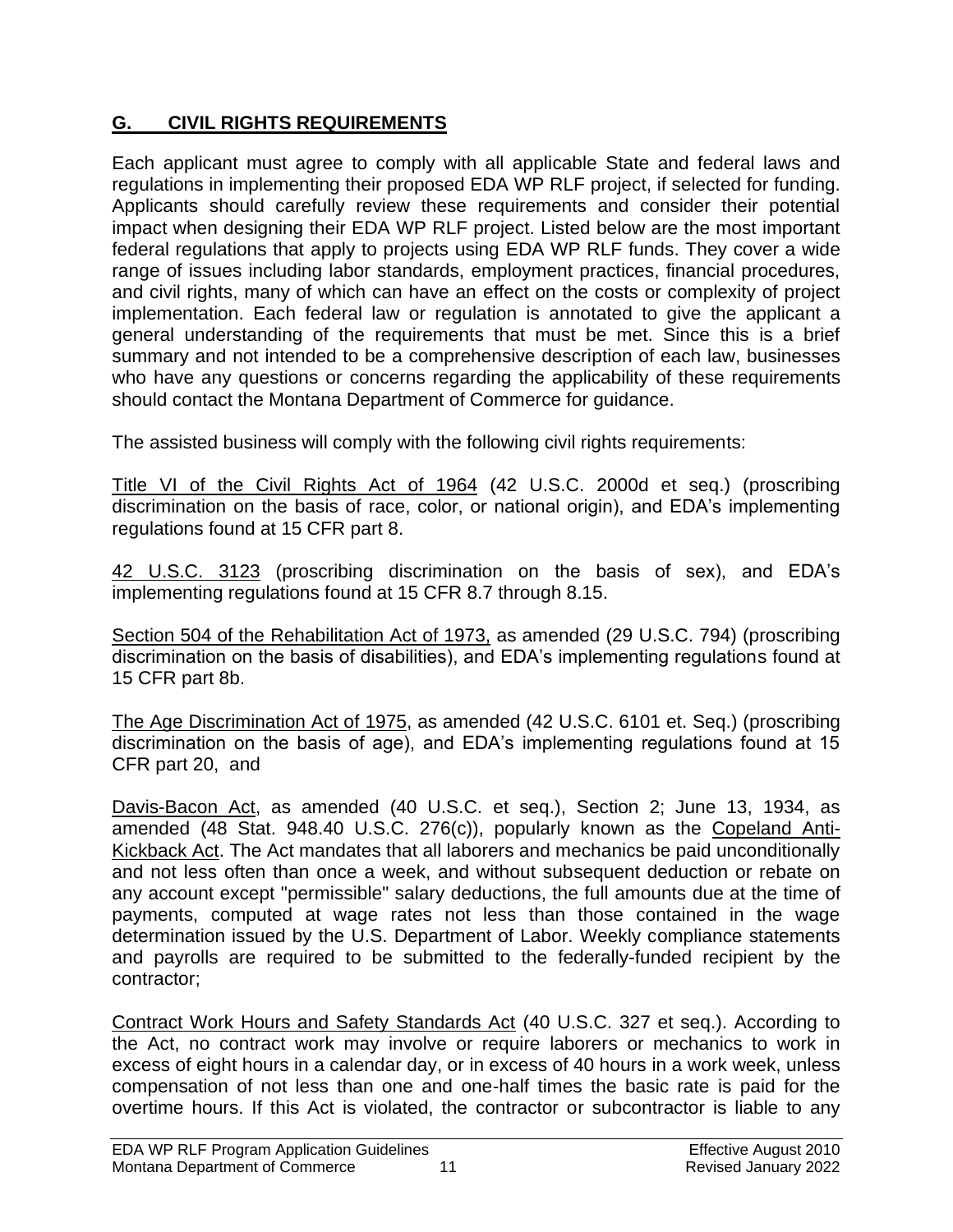affected employee for unpaid damages as well as to the United States for liquidated damages; and

Federal Fair Labor Standards Act, (29 U.S.C.S. 201 et seq.). The act requires that covered employees be paid at least the minimum prescribed wage, and also that they be paid one and one-half times their basic wage rate for all hours worked in excess of the prescribed workweek.

The business will comply with other state and federal statutes, regulations, and Executive Orders as applicable.

# <span id="page-14-0"></span>**H. ENVIRONMENTAL REQUIREMENTS**

All EDA WP RLF projects are subject to the National Environmental Policy Act and the Montana Environmental Policy Act. Both laws seek to avoid adverse impacts on the environment by mandating careful consideration of the potential impacts on any development assisted with federal funds or approved by a state agency. In addition, EDA WP RLF projects are subject to many other state and federal environmental laws. Applicants are encouraged to be sensitive to potential environmental impacts while their EDA WP RLF projects are first being considered and planned to avoid problems that could delay or even prevent a project from being implemented.

The Full Environmental Checklist will be completed by WP RLF or MDOC staff, or other MDOC designated party prior to loan closing. **For infrastructure and construction projects, the Full Environmental Checklist and site-specific environmental checklist(s) must be completed by a licensed professional engineer at the expense of the applying business.**

# **ENVIRONMENTAL REQUIREMENTS**

The following are required environmental requirements for all EDA WP RLF funding recipients:

# **Air Quality**

Clean Air Act (42 U.S.C. 7401, et seq.) which prohibits engaging in, supporting in any way or providing financial assistance for, licensing or permitting, or approving any activity which does not conform to the State implementation plan for national primary and secondary ambient air quality standards.

# **Environmental Impact**

• Section 104(f) of the Housing and Community Development Act of 1974, as amended through 1981. This section expresses the intent that "the policies of the National Environmental Policy Act of 1969 and other provisions of law which further the purposes of such Act be most effectively implemented in connection with the expenditure of funds under" the Act. Such other provisions of law which further the purpose of the National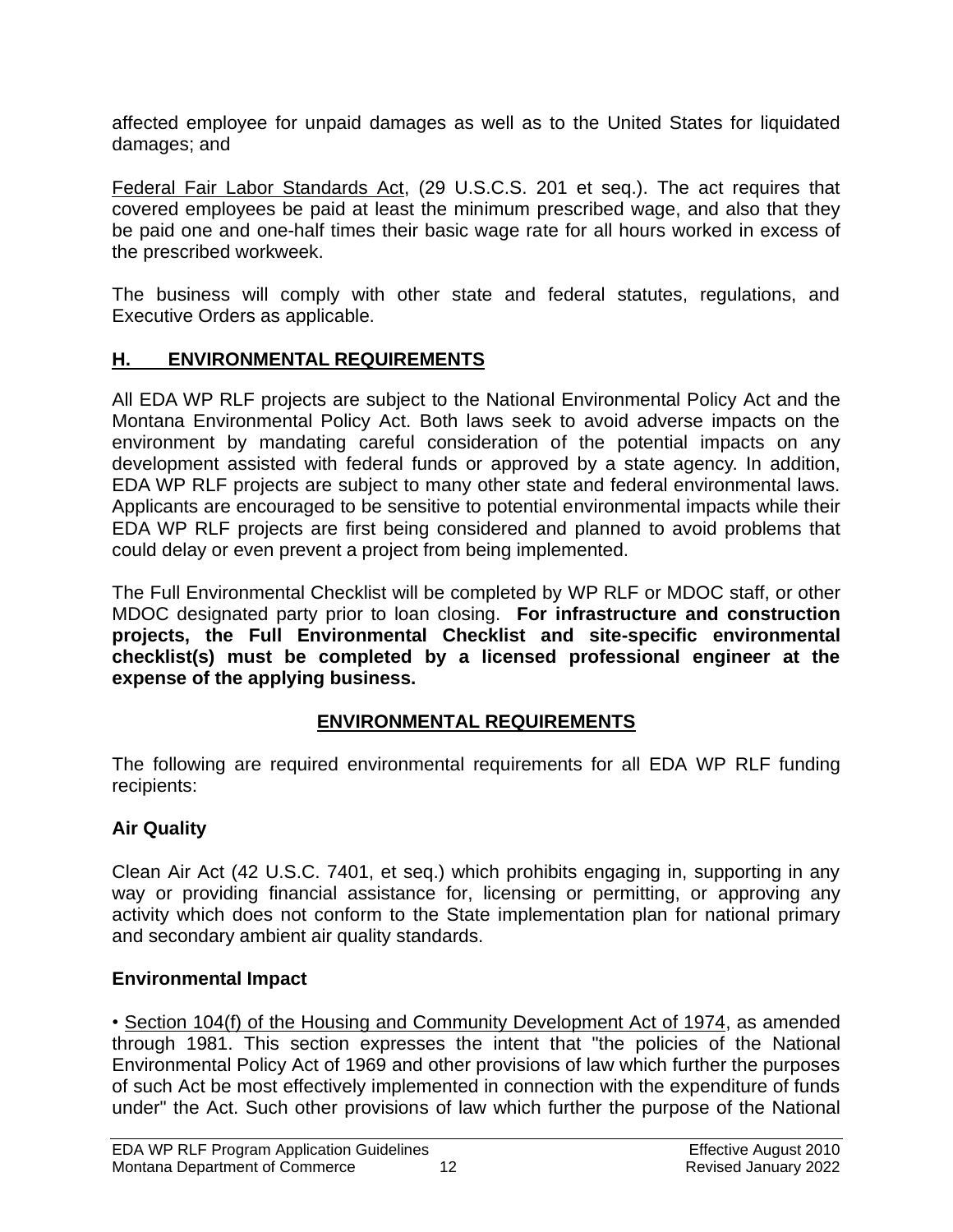Environmental Policy Act of 1969 are specified in regulations issued pursuant to Section 104(f) of the Act and contained in 24 CFR Part 58; and

• The National Environmental Policy Act of 1969 (42 U.S.C. Section 4321, et seq. and 24 CFR Part 58). The purpose of this Act is to attain the widest use of the environment without degradation, risk to health or safety or other undesirable and unintended consequences. Environmental review procedures are a necessary part of this process.

# **EPA List of Violating Facilities**

The assisted business will ensure that the facilities under its ownership, lease or supervision which shall be utilized in the accomplishment of the program are not listed on the U.S. Environmental Protection Agency's (EPA) List of Violating Facilities and that it will notify the Department of Commerce of the receipt of any communication from the Director of the EPA Office of Federal Activities indicating that a facility to be used in the project is under consideration for listing by EPA.

# **Farmlands Protection**

Farmlands Protection Policy Act of 1981 (7 U.S.C. 4202, et seq.) and any applicable regulations (7 CFR Part 658) which established compliance procedures for any federally assisted project which will convert farmlands designated as prime, unique or statewide or locally important, to non-agricultural uses.

# **Floodplain Management and Wetlands Protection**

• Flood Disaster Protection Act of 1973, Public Law 93-234, 87 Stat. 975, approved December 31, 1973. Section 102(a) required, on and after March 2, 1974, the purchase of flood insurance in communities where such insurance is available as a condition for the receipt of any federal financial assistance for construction or acquisition purposes for use in any area that has been identified by the Secretary of the Department of Housing and Urban Development as an area having special flood hazards. The phrase "Federal financial assistance" includes any form of loan, grant, guaranty, insurance payment, rebate, subsidy, disaster assistance loan or grant, or any other form of direct or indirect Federal assistance;

• Executive Order 11988, May 24, 1978: Floodplain Management (42 F.R. 26951, et seq.). The intent of this Executive Order is to (1) avoid, to the extent possible, adverse impacts associated with the occupancy and modification of floodplain and (2) avoid direct or indirect support of floodplain development wherever there is a practical alternative. If an assisted business proposes to conduct, support or allow an action to be located in the floodplain, the assisted business must consider alternatives to avoid adverse effects and incompatible involvement in the floodplains. If sitting in a floodplain is the only practical alternative, the assisted business must, prior to taking any action: (1) design or modify its actions in order to minimize a potential harm to the floodplain; and (2) prepare and circulate a notice containing an explanation of why the action is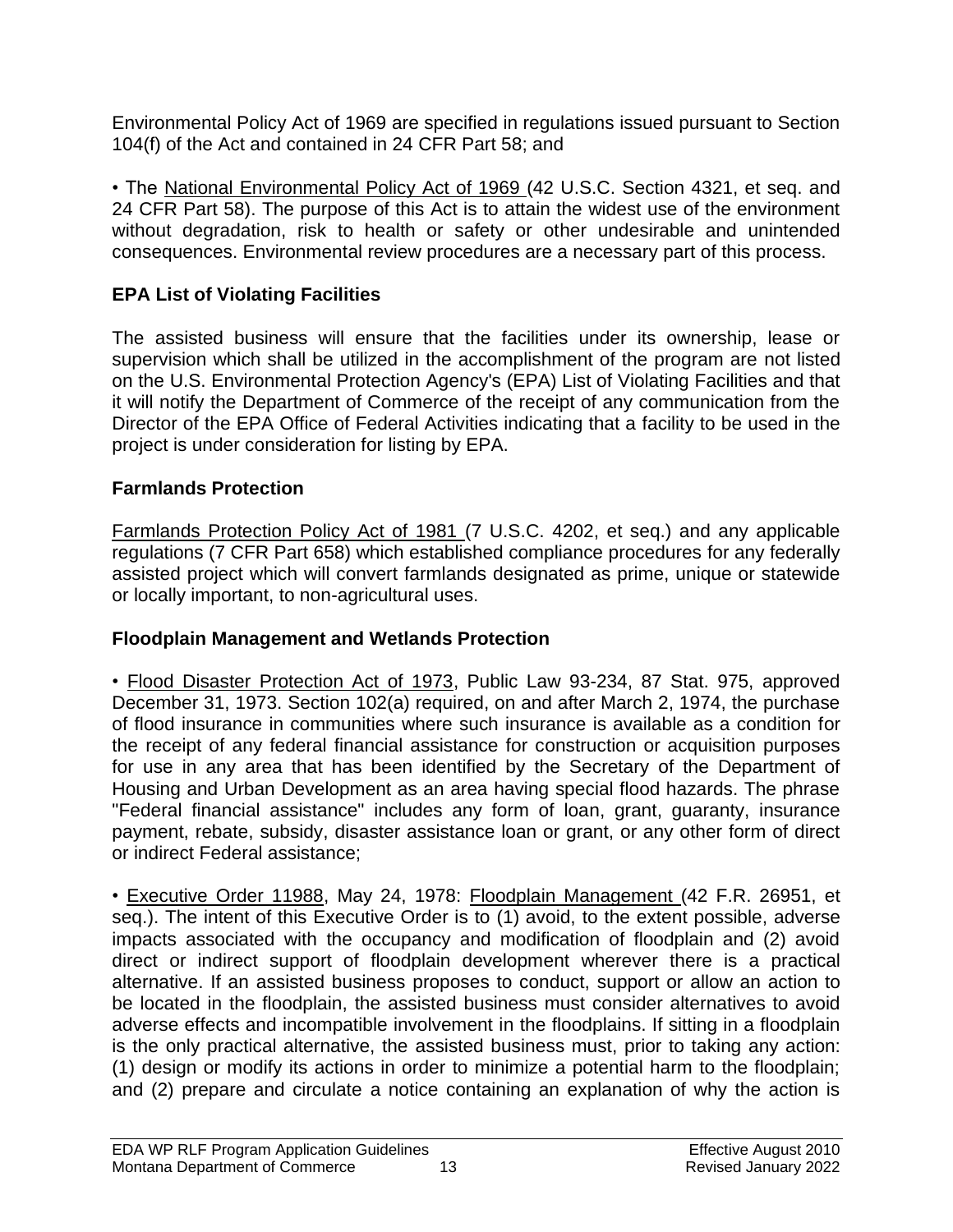proposed to be located in a floodplain; and

• Executive Order 11990, May 24, 1977: Protection of Wetlands (42 F.R. 26961, et seq.). The intent of this Executive Order is to avoid adverse impacts associated with the destruction or modification of wetlands and direct or indirect support of new construction in wetlands, wherever there is a practical alternative. The assisted business must avoid undertaking or providing assistance for new construction located in wetlands unless there is no practical alternative to such construction and the proposed action includes all practical measures to minimize harm to wetlands which may result from such use.

# **Historic Preservation**

• Section 106 of the National Historic Preservation Act of 1966 (16 U.S.C. 470, as amended) through completion of the procedures outlined in 36 CFR 800 and 36 CFR 63. Compliance with these procedures should include:

1. consulting with the State Historic Preservation Office (SHPO) to identify properties listed in or eligible for inclusion in the National Register of Historic Places that exist with a proposed WP RLF project's area of potential environmental impact, and/or to determine the need for professional archaeological, historical, or architectural inventory of potentially affected properties to determine whether they would qualify for register listing; and

2. consulting, as needed with the SHPO, Keeper of the National Register of Historic Places, and the Advisory Council on Historic Preservation to evaluate the significance of historic or prehistoric properties which could be affected by WP RLF work and to determine how to avoid or mitigate adverse effects to significant properties from project work.

# **Noise, Facility Siting**

HUD Environmental Standards (24 CFR, Part 51, Environmental Criteria and Standards and 44 F.R. 40860-40866, July 12, 1979) which prohibit HUD support for most new construction of noise-sensitive uses is prohibited in general for projects with unacceptable noise exposures is discouraged for projects with normally unacceptable noise exposure. Additionally projects may not be located near facilities handling materials of an explosive or hazardous nature, or in airport clear zones.

# **Solid Waste**

Solid Waste Disposal Act, as amended by the Resource Conservation and Recovery Act of 1976 (42 U.S.C. Section 6901, et seq.). The purpose of this Act is to promote the protection of health and the environment and to conserve valuable material and energy resources.

# **Water Quality**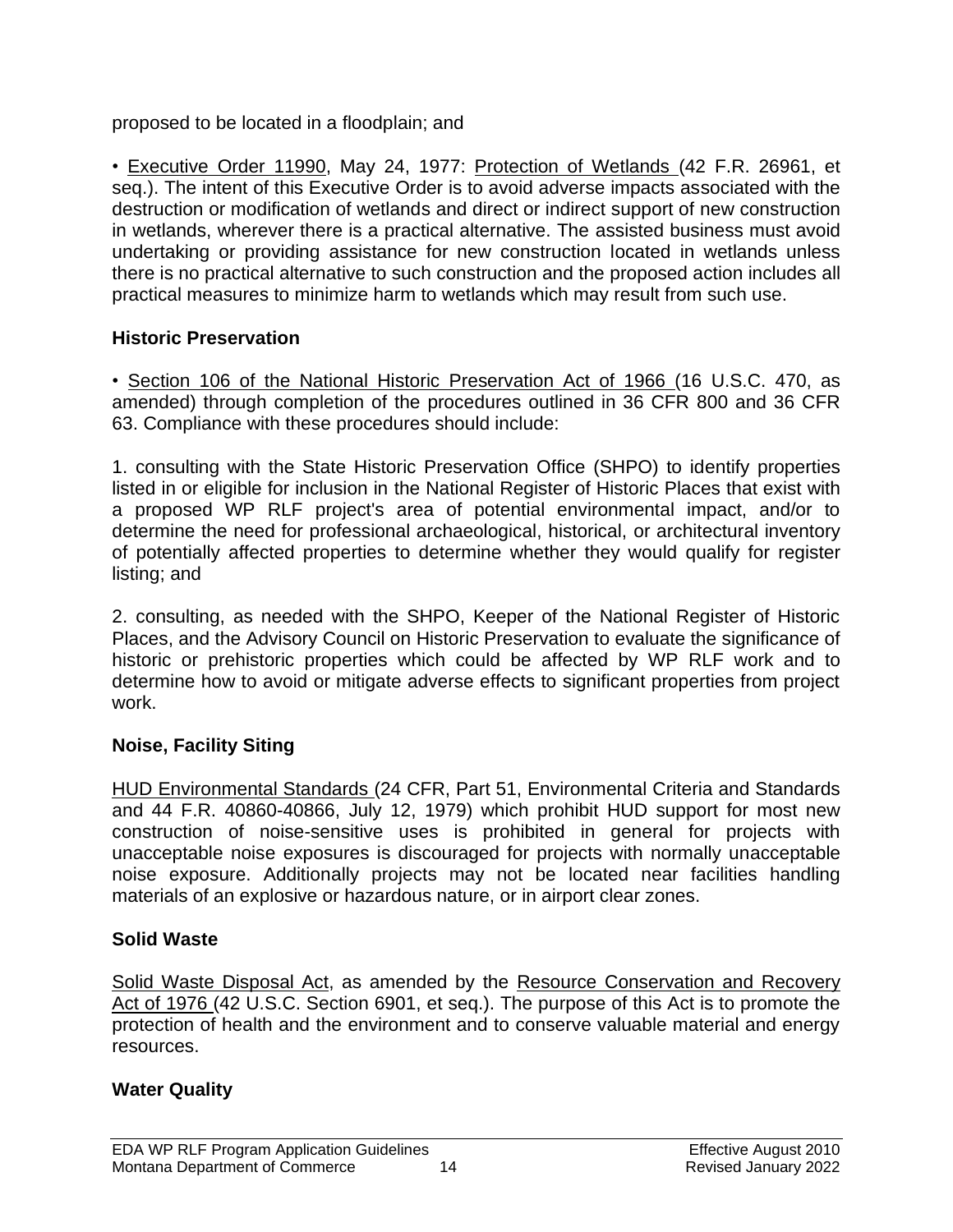•Safe Drinking Water Act of 1974 (42 U.S.C. Section 201, 300(f) et seq. and U.S.C. Section 349), as amended, particularly Section 1424(e) (42 U.S.C. Section 300H-303(e)) which is intended to protect underground sources of water. No commitment for federal financial assistance can be entered into for any project which the U.S. Environmental Protection Agency determines may contaminate an aquifer which is the sole or principal drinking water source for an area; and

•Federal Water Pollution Control Act of 1972, as amended, including the Clear Water Act of 1977, Public Law 92-212 (33 U.S.C. Section 1251, et seq.) which provides for the restoration and maintenance of the chemical, physical and biological integrity of the nation's water.

# **Wildlife**

• Endangered Species Act of 1973, as amended (16 U.S.C. 1531 et seq.). The intent of this Act is to ensure that all federally assisted projects seek to preserve endangered or threatened species. Federally authorized and funded projects must not jeopardize the continued existence of endangered and threatened species or result in the destruction or modification of habitat of such species which is determined by the U.S. Department of the Interior, after consultation with the state, to be critical; and

• Fish and Wildlife Coordination Act of 1958, as amended, (U.S.C. 661 et seq.) which requires that wildlife conservation receives equal consideration and is coordinated with other features of water resource development programs.

# **Wild and Scenic Rivers**

Wild and Scenic Rivers Act of 1968, as amended (16 U.S.C. 1271, et seq.). The purpose of this Act is to preserve selected rivers or sections of rivers in their free-flowing condition, to protect the water quality of such rivers and to fulfill other vital national conservation goals. Federal assistance by loan, grant, license or other mechanism can not be provided to water resources construction projects that would have a direct and adverse effect on any river included or designated for study or inclusion in the National Wild and Scenic River System.

# <span id="page-17-0"></span>**I. REPAYMENT OF FUNDS**

The assisted business expressly agrees to repay to the Department any funds advanced under this funding that the assisted business, or if applicable, its contractors, subcontractors, or sub-recipient entities, or any public or private agent or agency to which they delegate authority to carry out portions of the project, expends in violation of the terms of the statutes and regulations governing the EDA WP RLF program, or any applicable local, state, or federal requirements.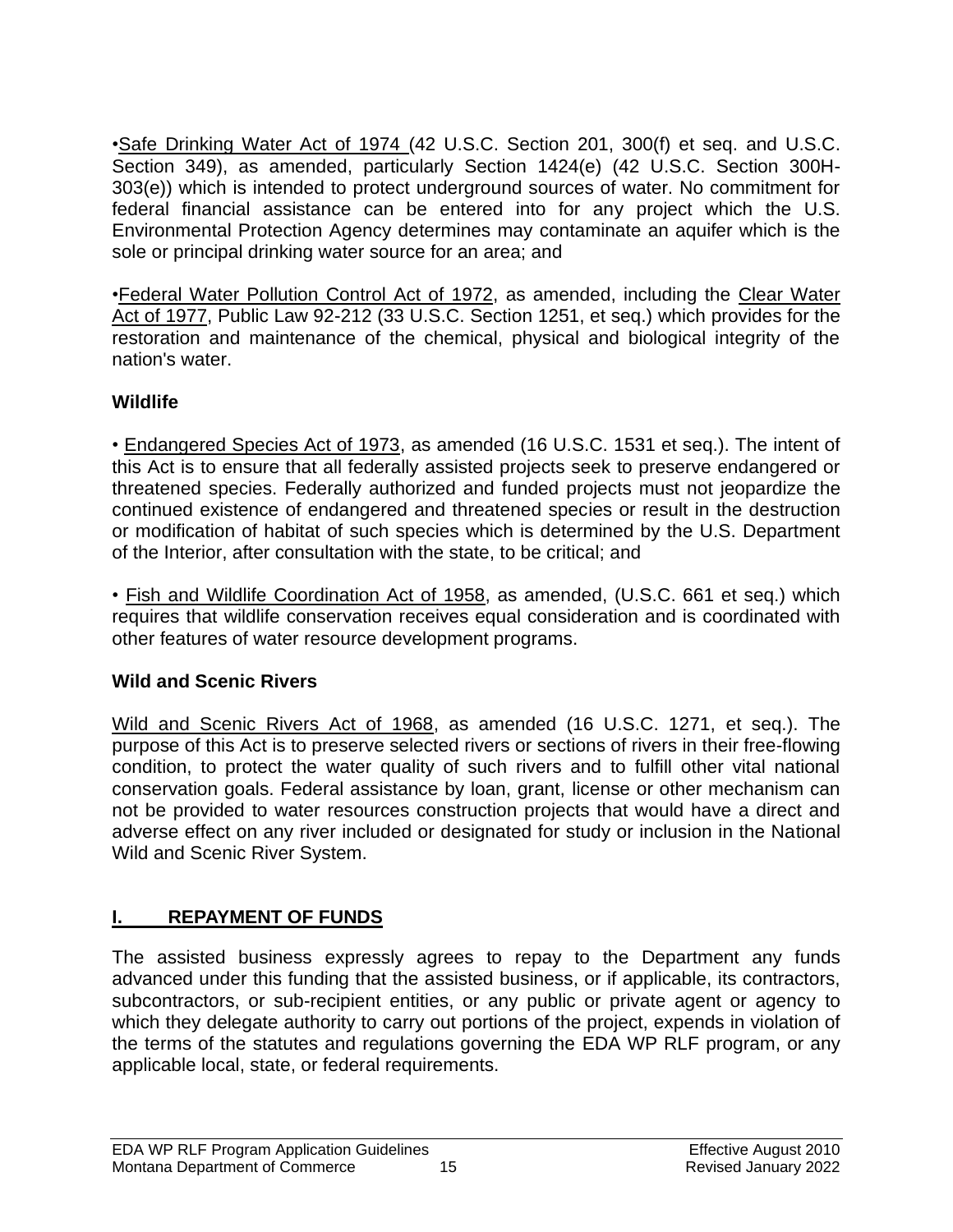# <span id="page-18-0"></span>**J. ACCOUNTING/AUDITING**

- 1. The assisted business, in accordance with Section 18-4-311, MCA and other authorities, must maintain for the purposes of the project an accounting system of procedures and practices that conforms to the Generally Accepted Accounting Principles (GAAP).
- 2. The Department of any other legally authorized governmental entity or their authorized agents may, at any time during or up to three (3) years after the date of final loan payoff, conduct, in accordance with Sections 5-13-304 and 18-1-118, MCA and other authorities, audits for the purposes of ensuring the appropriate administration and expenditure of the monies provided through the EDA WP RLF loan and to ensure the appropriate administration and delivery of services for the project.
- 3. The assisted business, for purposes of audit and other administrative activities, in accordance with 18-1-118, MCA and other authorities, must provide the Department, any other legally authorized governmental entity or their authorized agents access at any time to all of their respective records, material and information, including any and all audit reports with supporting materials and work documents, pertinent to the services provided for this project until the expiration of three (3) years after the date of final loan payoff. The Department and any other legally authorized governmental entity or their authorized agents may record any information and make copies of any materials necessary for the conduct of an audit or other necessary administrative activity.

# <span id="page-18-1"></span>**K. MONITORING**

The Department or any of its authorized agents may monitor and inspect all phases and aspects of the assisted business' performance to determine compliance with the project as described in the assisted business' EDA WP RLF application, the proper use of Recovery Funds, and other technical and administrative requirements of the project, including the adequacy of the assisted business' records and accounts. The Department will advise the assisted business of any specific areas of concern and provide the assisted business opportunity to propose corrective actions acceptable to the Department.

# <span id="page-18-2"></span>**L. COMPLIANCE WITH LAWS**

In accordance with section 49-3-207, MCA, the applicant agrees that the hiring of persons for the project will be made on the basis of merit and qualifications and there will be no discrimination based upon race, color, religion, creed, political ideas, sex, age, marital status, physical or mental disability, or national origin by the persons performing the contract.

# <span id="page-18-3"></span>**M. FRAUD**

The applicant shall promptly refer to the Department any credible evidence that a principal, employee, agent, contractor, sub-grantee, sub-contractor, or other person has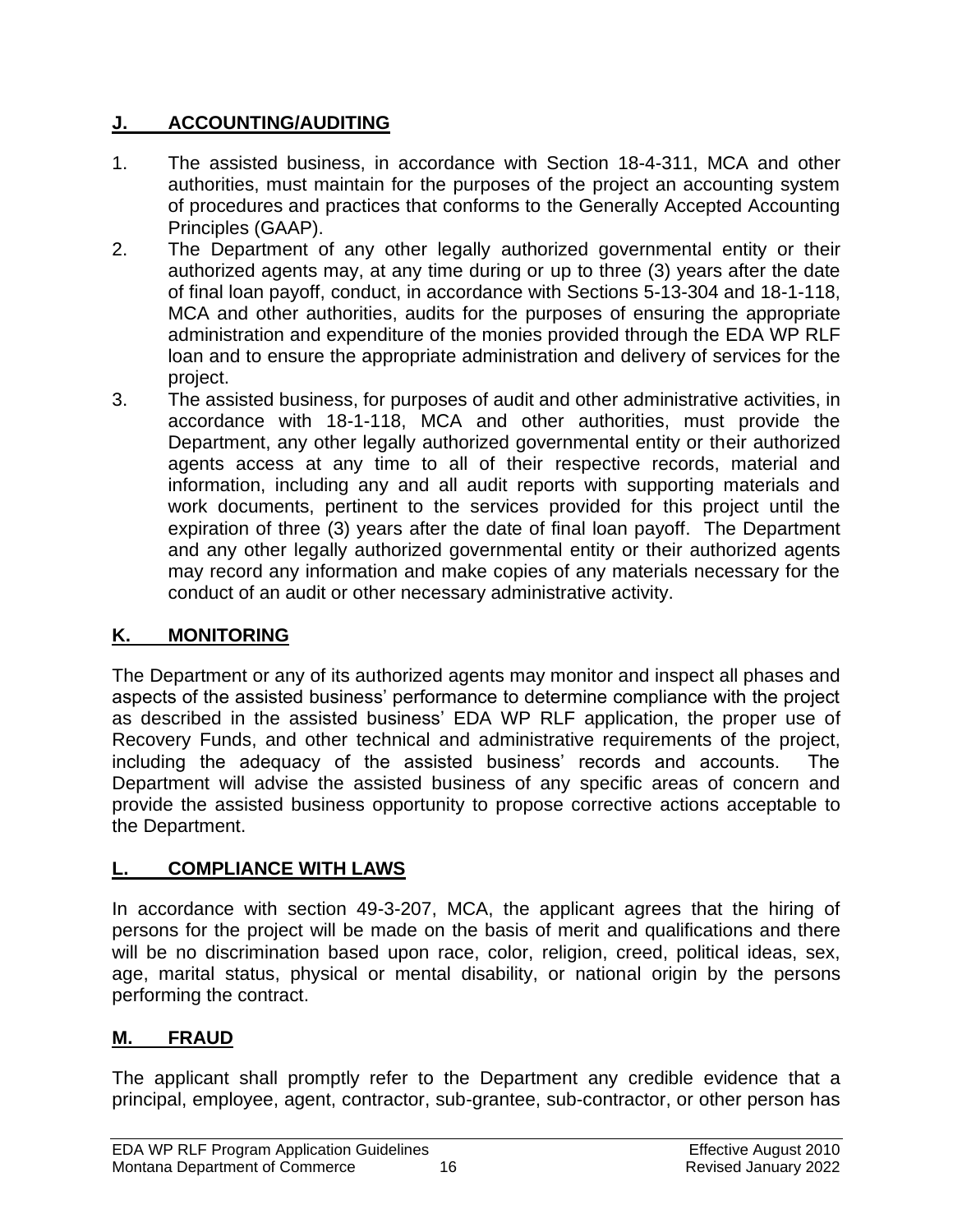submitted any false claim or has committed any criminal or civil violation of laws pertaining to fraud, conflict of interest, bribery, gratuity, or similar misconduct involving EDA WP RLF funds.

# <span id="page-19-0"></span>**N. DEBARMENT**

The applicant certifies and agrees to ensure during the project that neither it nor its principals, contractors, sub-contractors, or sub-recipient entities are debarred, suspended, proposed for debarment, declared ineligible, or voluntarily excluded from participation in federally or state funded projects by any governmental department or agency. If the applicant cannot certify this statement, they must provide a written explanation for review by the Department.

# <span id="page-19-1"></span>**O. SOLICITATION**

The applicant agrees that none of its officers, employees, or agents will solicit or accept gratuities, favors, or anything of monetary value from contractors, sub-contractors, or potential contractors and sub-contractors, who provide or propose services relating to the EDA WP RLF funded project.

# <span id="page-19-2"></span>**P. SUBCONTRACTING**

The assisted business agrees that all contracts and sub-contracts entered into for the completion of the activities described in the assisted business' EDA WP RLF application must indicate, in writing, that the project is being funded from the Montana Reinvestment Act of 2009, and require such contractors, sub-contractors, and subrecipient entities to also comply with all applicable local, state, and federal laws, regulations, administrative directives, procedures, ordinances, resolutions; and all administrative directives and procedures established by the Department, including the EDA WP RLF Program guidelines (August 2010).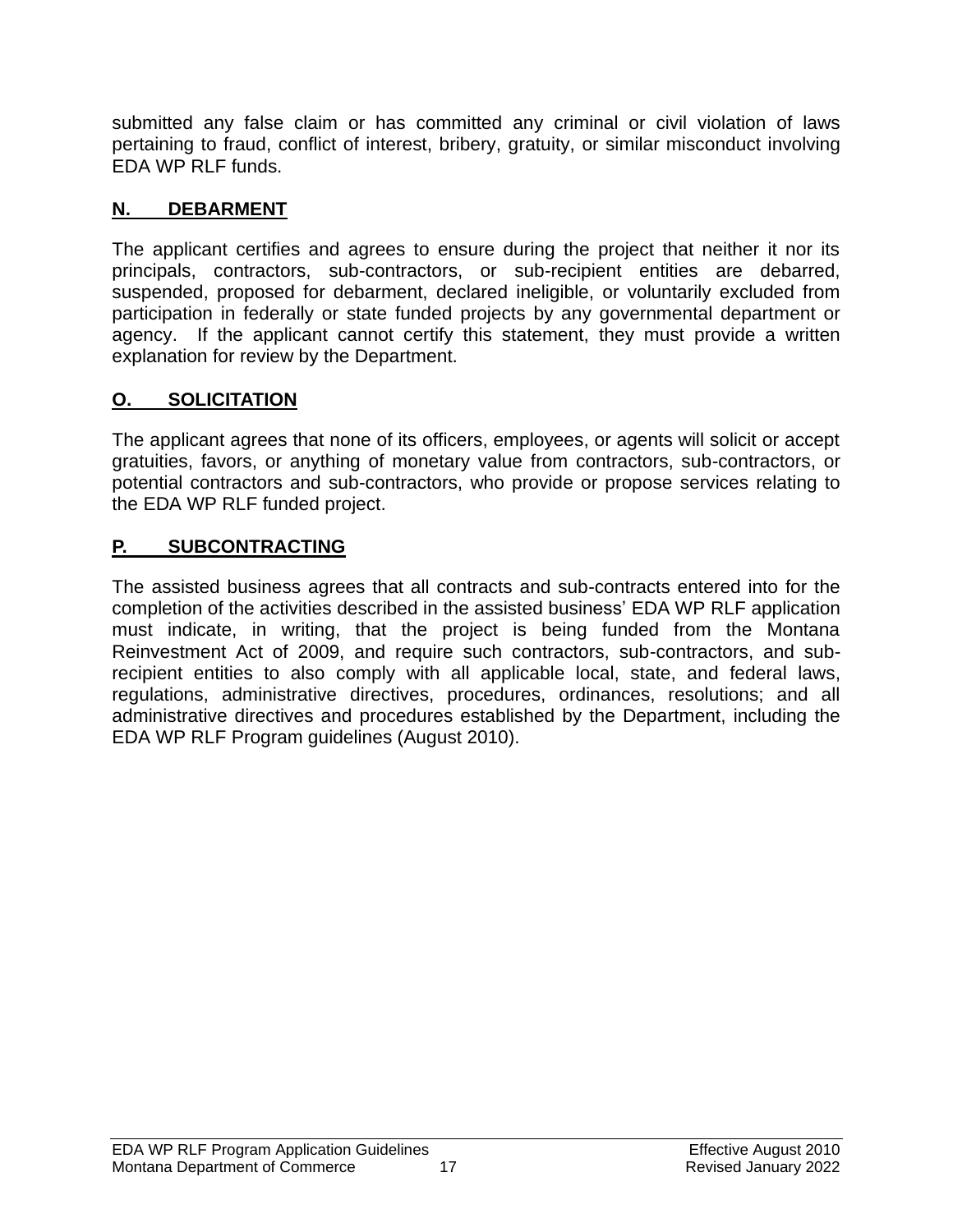# <span id="page-20-0"></span>**II. CHECKLIST FOR APPLICATION PREPARATION FOR EDA WP RLF FUNDING**

*Note: This section is intended to be a checklist for all stages of application preparation, and may or may not include every item necessary to compile a complete funding application.*

#### <span id="page-20-1"></span>**A. PRELIMINARY STEPS**

| <b>IN PROCESS</b> | <b>COMPLETED</b> | N/A | <b>ACTION</b>                                                                                                                                                                                      |
|-------------------|------------------|-----|----------------------------------------------------------------------------------------------------------------------------------------------------------------------------------------------------|
|                   |                  |     | 1. Business approaches WP RLF staff with a proposal.                                                                                                                                               |
|                   |                  |     | 2. Does the project meet EDA WP RLF business thresholds?                                                                                                                                           |
|                   |                  |     |                                                                                                                                                                                                    |
|                   |                  |     | 3. Minimum 2:1 leverage.                                                                                                                                                                           |
|                   |                  |     | 4. Cost per job created or retained:<br>$\triangleright$ No more than \$20,000 of funds per job created or<br>retained                                                                             |
|                   |                  |     | 5. Business drafts a Hiring and Retention Plan for WP RLF<br>staff review.                                                                                                                         |
|                   |                  |     | 6. WP RLF staff and business owner make preliminary review<br>of financials.                                                                                                                       |
|                   |                  |     | 7. The assisted business secures leveraged funds with<br>commitments.                                                                                                                              |
|                   |                  |     | 8. WP RLF staff and business owner discuss expected<br>timeline for business owner's need for money.                                                                                               |
|                   |                  |     | 9. Business reviews US Census Bureau's NAICS codes for<br>proper business classification.                                                                                                          |
|                   |                  |     | 10. Business ensures they have a Dun & Bradstreet DUNS<br>number and that they are registered in the Central Contractor<br>Registration database.                                                  |
|                   |                  |     | 11. For infrastructure projects:<br>Preliminary architecture or engineering report has been<br>completed and costs are estimated. Contact the MDOC for a<br>copy of an outline for these services. |

#### • **If the proposal is determined to be a good fit for the EDA WP RLF program, then the eligible applicant initiates the application process.**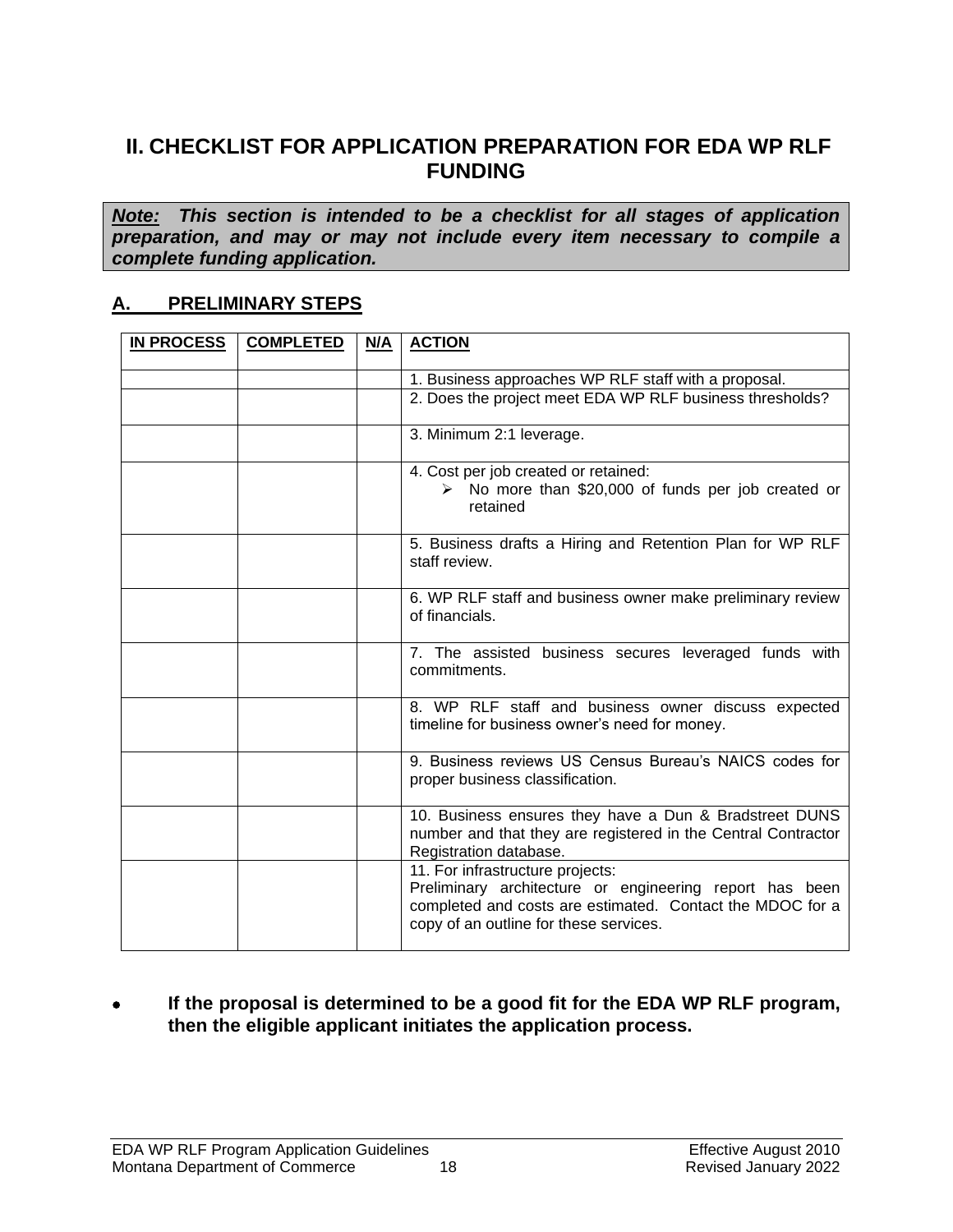# <span id="page-21-0"></span>**B. FINAL APPLICATION PROCESS**

| <b>IN PROCESS</b> | <b>COMPLETED</b> | N/A | <b>ACTION</b>                                                                                                                                                                                                                                                                                                                                                            |
|-------------------|------------------|-----|--------------------------------------------------------------------------------------------------------------------------------------------------------------------------------------------------------------------------------------------------------------------------------------------------------------------------------------------------------------------------|
|                   |                  |     | 1. Applications will be reviewed and analyzed by staff on a<br>"first come, first served" basis, as determined by the date the<br>full application is found to be complete by the Department.<br>WP RLF staff will work closely with applicants during the<br>review process to negotiate any changes and resolve issues<br>identified during the review.                |
|                   |                  |     | The application is considered complete when all requirements<br>have been met, the initial financial review indicates that the<br>project has the potential to be financially feasible, and the<br>project is properly structured. At that point WP RLF staff will<br>prepare a report for the MDOC Loan Review Committee to be<br>submitted along with the application. |
|                   |                  |     | 2. The business finalizes leveraged funds and commitments.                                                                                                                                                                                                                                                                                                               |
|                   |                  |     | 3. The business secures buy/sell agreement, if applicable.                                                                                                                                                                                                                                                                                                               |
|                   |                  |     | 4. Environmental Assessment. The Full Environmental<br>Checklist for EDA WP RLF Applications will be completed by<br>WP RLF or Montana Department of Commerce staff, or other<br>designated party before a release of funding can be granted.<br>This activity will take place prior to loan closing.                                                                    |
|                   |                  |     | 5. Each EDA WP RLF applicant needs to review and/or<br>complete the following required appendices; and document<br>that required application areas as described in Chapter III are<br>addressed.                                                                                                                                                                         |
|                   |                  |     | a. Appendix $A -$ Complete the Montana Department of<br>Commerce EDA WP RLF Project Application Form                                                                                                                                                                                                                                                                     |
|                   |                  |     | b. Appendix B - Complete a Sources/Uses Form and Pro-<br>Forma Balance Sheet (or equivalent) - AND provide narrative<br>on each funding source: status of commitment, availability,<br>etc.                                                                                                                                                                              |
|                   |                  |     | c. Appendix $C -$ Draft a Hiring and Retention Plan - (or<br>equivalent).                                                                                                                                                                                                                                                                                                |
|                   |                  |     | d. Appendix D - Complete a Confidentiality and Non-<br><b>Disclosure Agreement and Affidavit.</b>                                                                                                                                                                                                                                                                        |
|                   |                  |     | e. Appendix E - Submit Business Plan. Contents need to<br>include the following: See Chapter III, Business Plan.                                                                                                                                                                                                                                                         |
|                   |                  |     | i. Business Description                                                                                                                                                                                                                                                                                                                                                  |
|                   |                  |     | ii. Management Information                                                                                                                                                                                                                                                                                                                                               |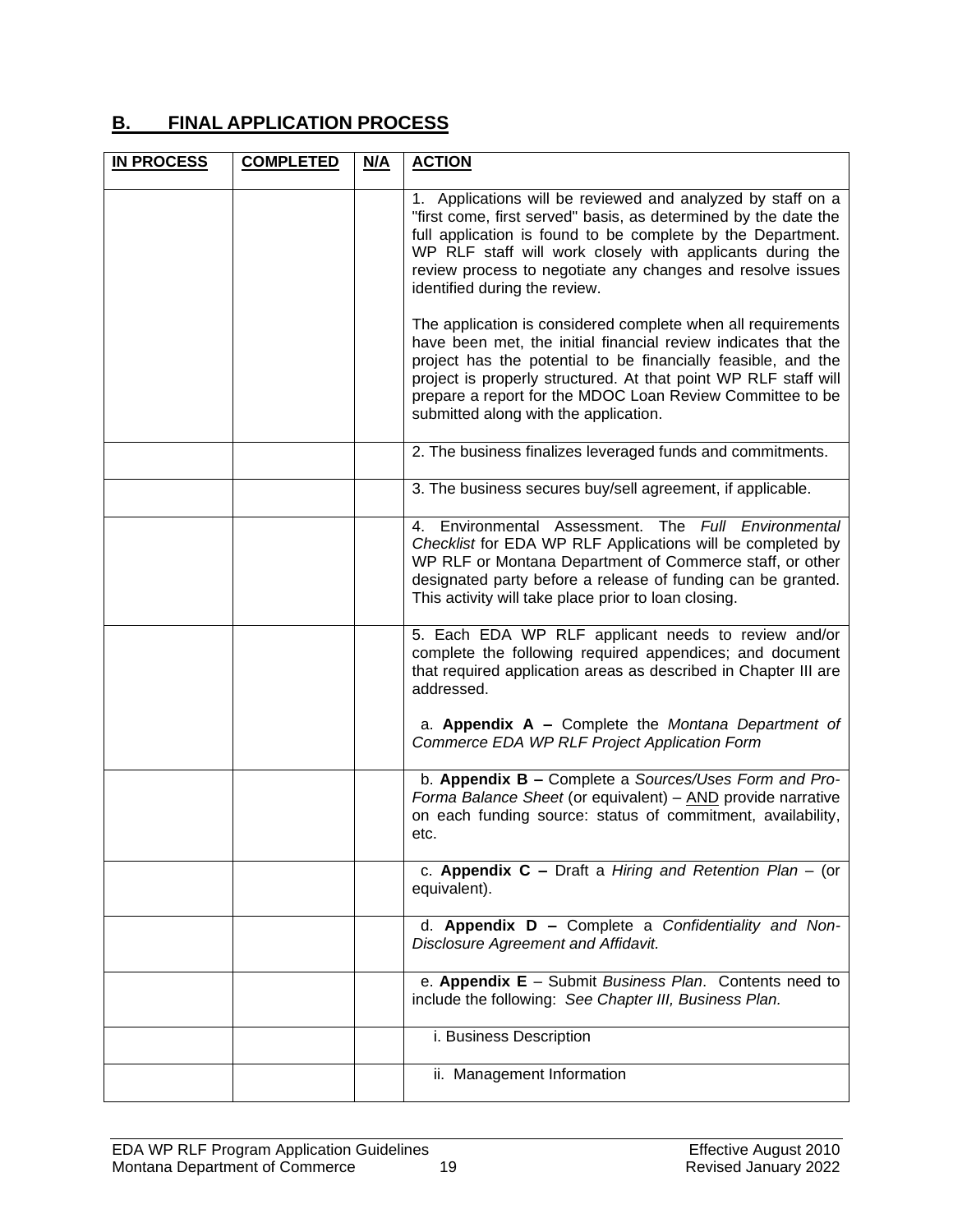| iii. Market Analysis                                                                                                                                                                                     |
|----------------------------------------------------------------------------------------------------------------------------------------------------------------------------------------------------------|
| iv. Financial Statements                                                                                                                                                                                 |
| v. Financial Projections                                                                                                                                                                                 |
| vi. Debt Schedule                                                                                                                                                                                        |
| vii. Working Capital Needs                                                                                                                                                                               |
| viii. Personal Financial Statements/Tax Returns                                                                                                                                                          |
| ix. Personal Credit Check Release (Appendix F)                                                                                                                                                           |
| x. Private Sector Commitments                                                                                                                                                                            |
| 5. Maps - Provide copies of maps showing location of<br>assisted business/project area, and copy of FEMA map<br>designating area of floodplain.<br>6. Workers' Compensation Insurance Coverage - Provide |
| proof of current workers' compensation insurance coverage.                                                                                                                                               |
| 7. Questions to ask before submittal of application:                                                                                                                                                     |
| a. Are project costs reasonable?                                                                                                                                                                         |
| b. Are all sources of project financing committed?                                                                                                                                                       |
| c. Is the project financially feasible?                                                                                                                                                                  |
| d. To the extent practicable, the return on the owner's<br>equity investment will not be unreasonably high?                                                                                              |
| e. Are the leveraged funding sources committed, and are<br>there letters of commitment from each source?                                                                                                 |
| f. Has the application demonstrated a need for EDA WP<br>RLF assistance?                                                                                                                                 |
| g. Have all other sources for funding been explored and/or<br>rejected (documented)?                                                                                                                     |
| h. Is there sufficient equity and collateral to meet the<br>lending requirements of private lending institutions?                                                                                        |
| i. Can the business contribute sufficient equity to the<br>project to meet the debt/net worth requirements of traditional<br>lenders?                                                                    |
| j. Has the applicant considered the quality of the jobs and<br>the wages they pay?                                                                                                                       |
| k. Is the management experienced in the type of business<br>activities it proposes, and has it demonstrated a capacity to                                                                                |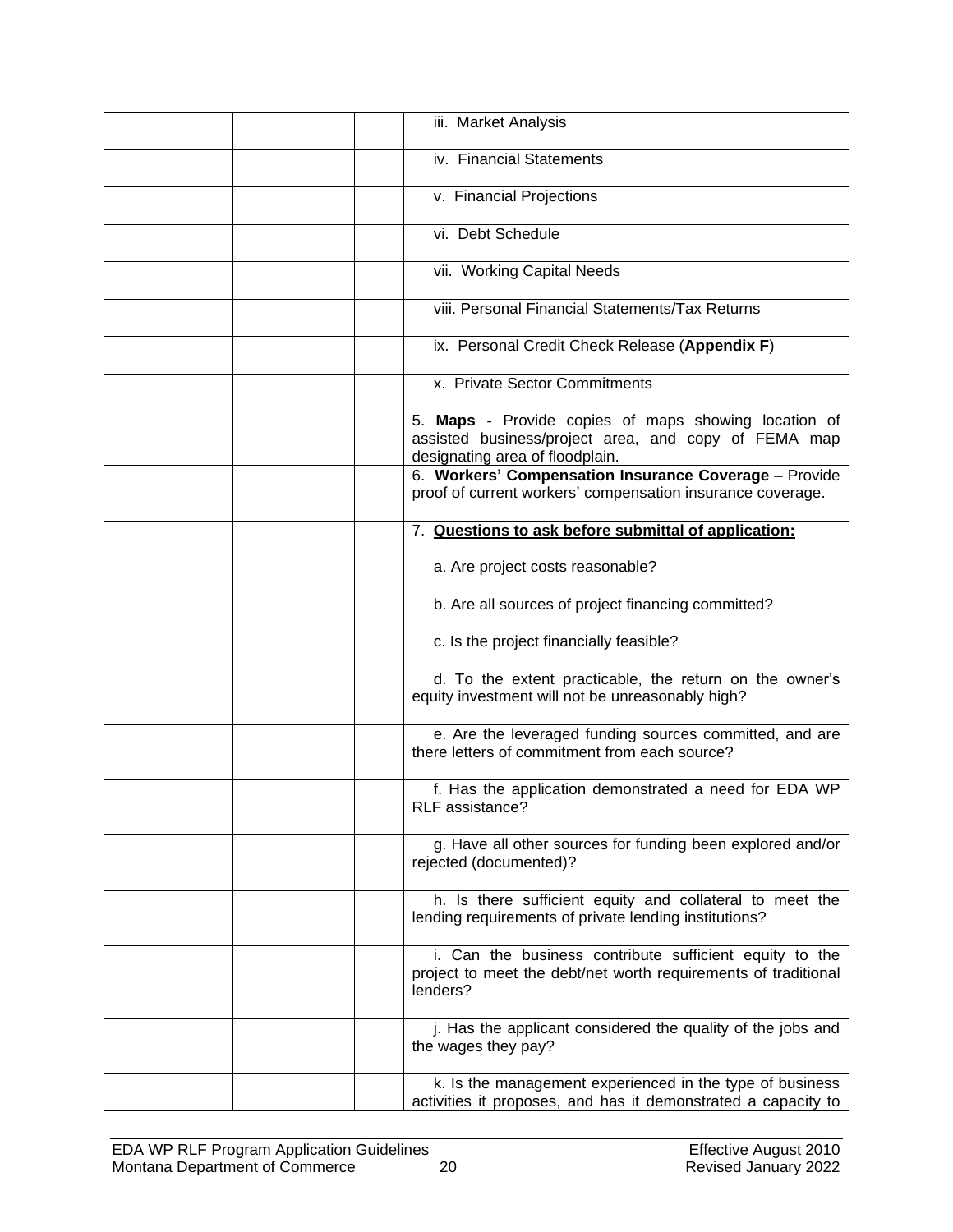| successfully manage it?                                                                                                                                                                                                                                                                                                                                                                          |
|--------------------------------------------------------------------------------------------------------------------------------------------------------------------------------------------------------------------------------------------------------------------------------------------------------------------------------------------------------------------------------------------------|
| I. Are the projected earnings realistic and attainable? Are<br>they supported by historical trends and industry norms? Do<br>the projections indicate that cash flow will be sufficient to<br>support the proposed increased debt?                                                                                                                                                               |
| m. Are EDA WP RLF funds adequately secured with all<br>reasonably available assets and/or personal guarantees?                                                                                                                                                                                                                                                                                   |
| n. If the proposal involves the purchase of a business, has<br>an appraisal been completed, and is there a buy/sell<br>agreement in place?                                                                                                                                                                                                                                                       |
| o. Does the application support a sound, well-reasoned<br>proposal with a strong indication that the business will enjoy<br>success if EDA WP RLF funds are received?                                                                                                                                                                                                                            |
| p. Will the project be ready to proceed upon notification of<br>tentative award of EDA WP RLF funds and be ready to begin<br>immediately?                                                                                                                                                                                                                                                        |
| Three (3) copies of each application is required for<br>8.<br>submission:                                                                                                                                                                                                                                                                                                                        |
| a. Three copies (one original and two copies) of the<br>application must be submitted to the WP RLF Program,<br>Montana Office of Tourism and Business Development<br>Division of the Montana Department of Commerce (see<br>address on cover page) using the form in Appendix A, and all<br>other appropriate documentation and appendices to fully<br>respond to these application guidelines. |

# <span id="page-23-0"></span>**C. DECISION AND FUNDING AWARD**

The review of the application will be expedited and the application's likelihood of being funded will increase if the business that will be assisted has adequately demonstrated that:

- **●** All requirements are met or exceeded.
- The level of EDA WP RLF assistance is appropriate in relation to the public benefit expected to result from the project.
- **●** The proposed management is experienced in the type of business activities proposed and has demonstrated the capacity to successfully manage the entity to be assisted.
- The application is complete as submitted and contains accurate information.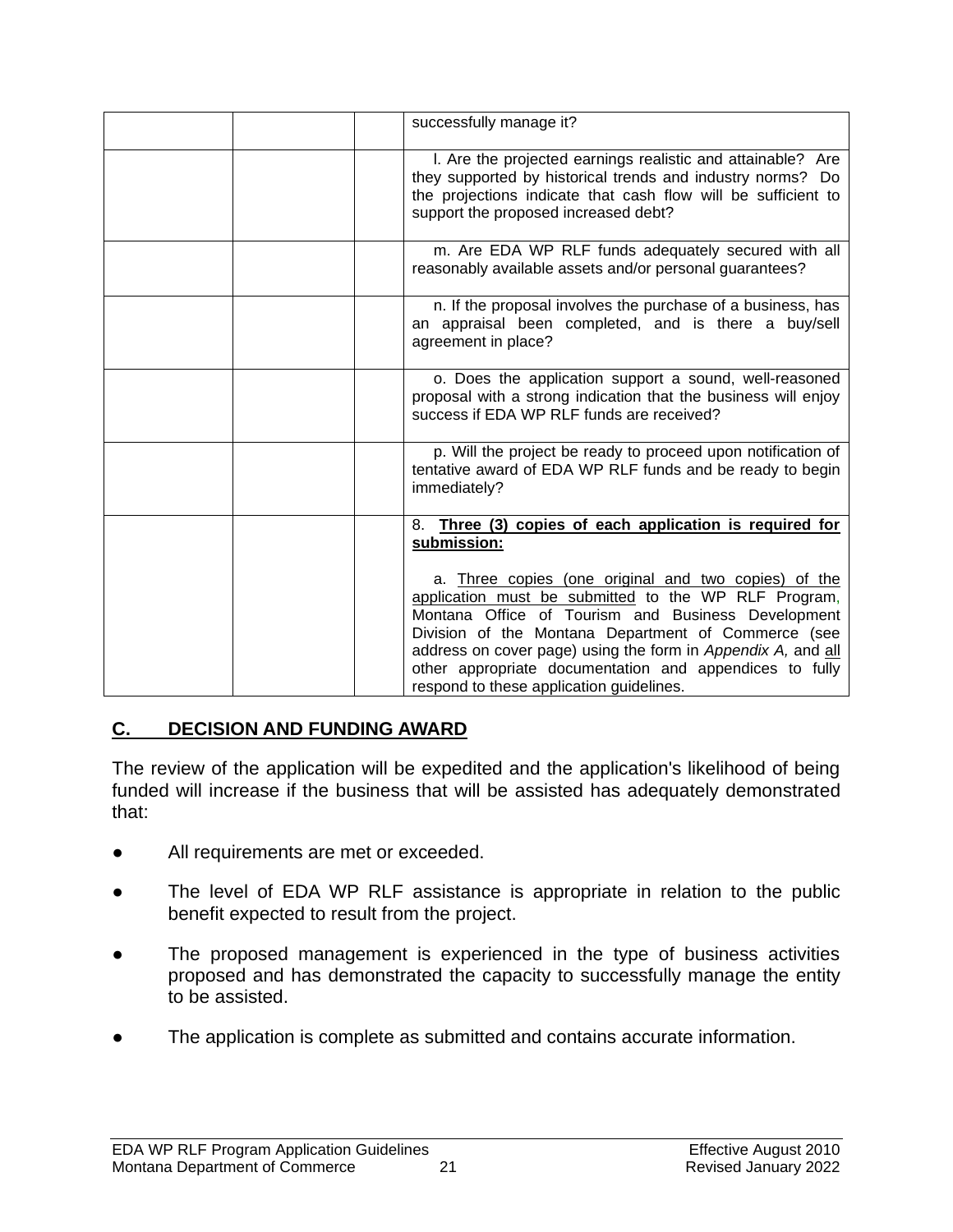- **●** The earnings projections submitted with the application are realistic and attainable, are supported by historical trends and industry norms, and indicate that the projected cash flow is sufficient to support the proposed increased debt.
- **●** The EDA WP RLF funds would be adequately secured with all reasonably available assets and/or personal guarantees.
- The application documents a sound, well-reasoned proposal with a perceived strong chance for success if EDA WP RLF funds are received.
- The private lenders involved in the project have provided firm commitment of funds.
- The project is ready to proceed upon the notification of the tentative EDA WP RLF award and implementation will begin immediately.
- The application conclusively demonstrates that the project will support itself over time.
- The applicant has considered the quality of the job and the wage it pays. The Loan Review Committee will place greater weight on job quality and wages paid when evaluating EDA WP RLF projects for funding.
- **●** Applications where viability may be questionable, or where the overall business plan or need for EDA WP RLF assistance is not adequately documented, may be restructured, renegotiated or not funded, depending on the severity and nature of the problems identified.

Applications that are received and accepted as complete, and have received staff analyses and recommendations, will be submitted to the MDOC Loan Review Committee at the earliest available time after the financial analysis is finished. Applications will be reviewed by the MDOC Loan Review Committee in the order in which they are submitted as complete applications to the Department. However, when more than one application is submitted to the Department in the same loan review cycle, they will be considered submitted simultaneously and will be reviewed and/or funded in the order of the dates on which the applications were determined to be complete.

The Committee will make a recommendation to the Director, who will make the final decision on project awards. If the application is approved, a letter of tentative award will be sent to the applicant stating the funding amount, interest rate and term, and any conditions that apply. If the application is not approved, a letter will be sent to the applicant stating the reasons for the decision. The date of the funding decision by the MDOC Loan Review Committee will be the date of funding award. Project activities must be completed within two (2) years from date of award. If the Director revises the recommendation by the MDOC Loan Review Committee, the Director will prepare a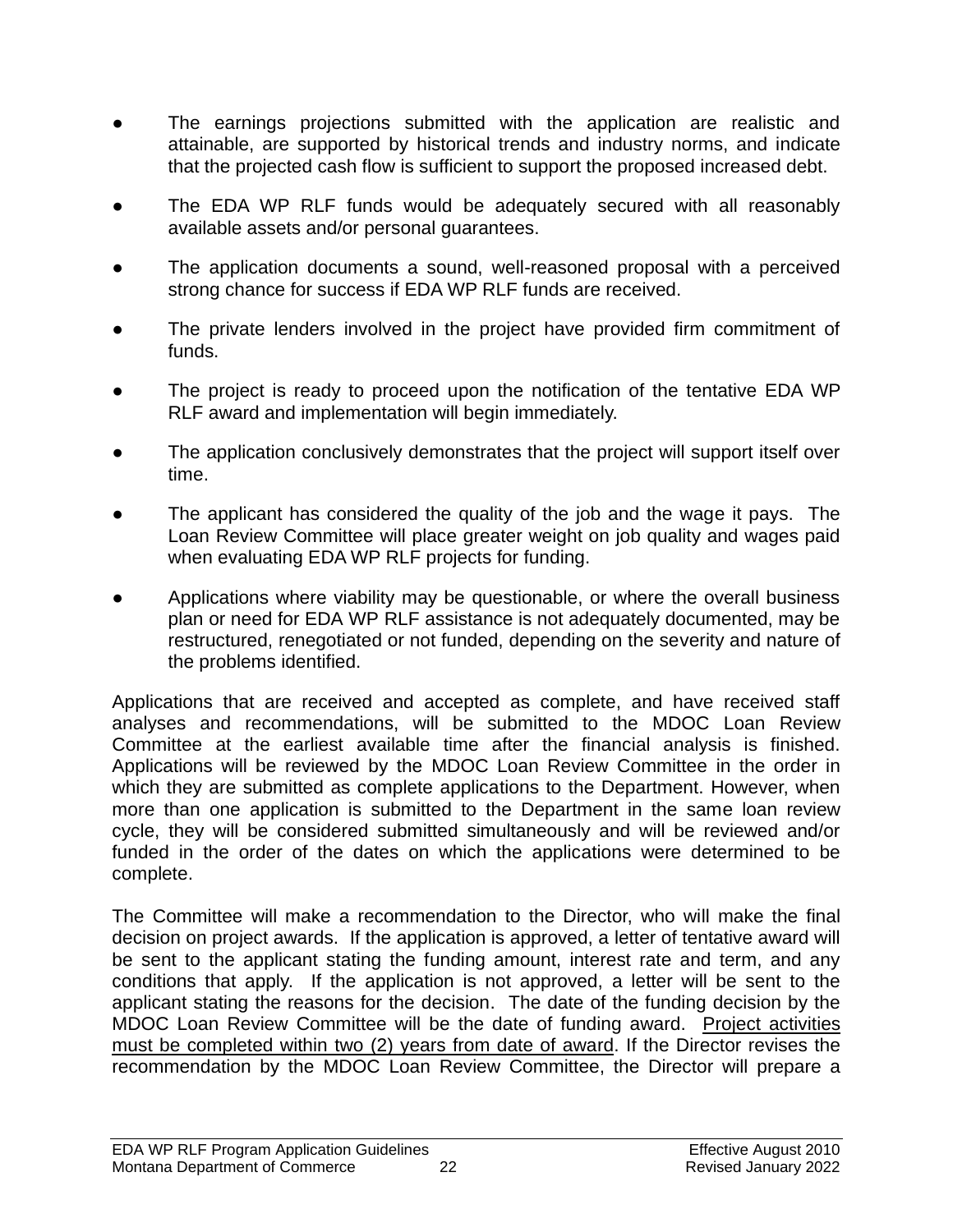written finding, consistent with the criteria established in these application guidelines, describing the rationale upon which the alternative decision was made.

➢Applicants should also be aware that in most cases, it may take two (2) months or more before any funds will actually be disbursed to the business after the decision to award a loan has been made. This delay occurs because several activities must take place before funds can be released (start-up conditions). For example, the loan agreement between the recipient and Department must be prepared, a review of environmental factors must be conducted, and all the details for assuring proper management of the project and expenditure of EDA WP RLF funds must be finalized. Each award recipient will be given a list of start-up activities that need to be completed before loan closing in order to receive a release of EDA WP RLF funding.

**It is absolutely essential that the assisted business not incur costs or obligate funds, which are intended to be reimbursed with EDA WP RLF funds prior to the date that all required start-up conditions, including signing the loan agreement, are satisfied by the recipient and approved in writing by the MDOC. It should be clear that expenses incurred by the assisted business, are incurred at their own risk. Unless prior written approval is given, it is absolutely essential that the business does not incur costs or obligate funds, which are intended to be reimbursed with EDA WP RLF funds prior to the date of the final execution of the loan agreement.**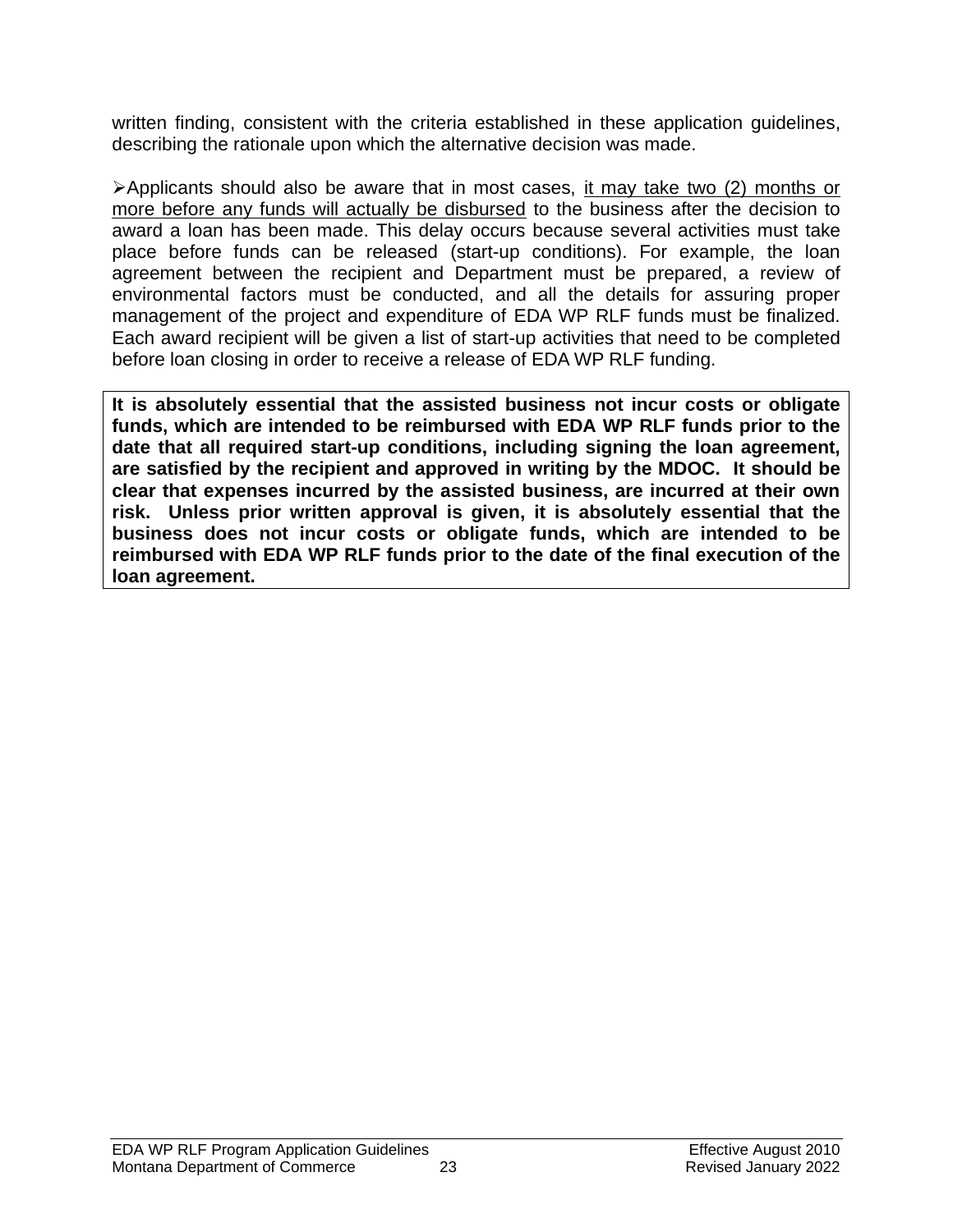# <span id="page-26-0"></span>**III. BUSINESS APPLICATION REQUIREMENTS**

# **AREAS TO BE ADDRESSED WITH NARRATIVE IN EACH APPLICATION**

For each area described below, include a clear heading in the application that corresponds to each title below and provide narrative for each, with identified accompanying Appendix.

#### <span id="page-26-1"></span>**A. MONTANA DEPARTMENT OF COMMERCE EDA WP RLF PROJECT APPLICATION FORM**

Fill out the application form **(Appendix A)** and sign (business owner or chief executive officer). Include narrative and corresponding appendix for each of the following areas:

# <span id="page-26-2"></span>**B. PROJECT BUDGET**

In preparing its project budget, the applicant is required to identify the sources and uses of funds and the amounts to be contributed by each financial source.

Businesses should apply only for the level of funding necessary to carry out the project. Funding requests must be sufficient either by themselves or in combination with other proposed funding sources to complete the proposed activities within a two (2) year time period. Each applicant must propose a budget that is sufficient to assure effective and timely project completion. A budget form is included in **Appendix B**, Sources and Uses Form and Pro-Forma Balance Sheet Format.

# ► **No EDA WP RLF funds may be used for administrative costs**

#### **► If professional services are required (engineering, architectural, or project management) contact the MDOC for information on the procurement of professional services.**

A narrative justification for the specific proposed EDA WP RLF project activities must accompany the budget, including a breakdown of total project costs that identifies sources and amounts of all non-WP RLF funds to be used. The cost estimates for each item in the proposed budget must be explained in the narrative. For other sources of funds needed to complete the project, the status of these funds and how they will be used in conjunction with EDA WP RLF funds should also be described and documented (land and equipment appraisals, architects' cost estimates, etc.).

Applicants should be especially careful to ensure that all potential costs for carrying out the project are identified before submitting the application.

➢ **It is absolutely essential that the assisted business not incur costs or obligate funds, which are intended to be reimbursed with EDA WP RLF funds prior to the date that all required start-up conditions, including signing the loan agreement, are satisfied by the recipient and approved in writing by the MDOC. It should be**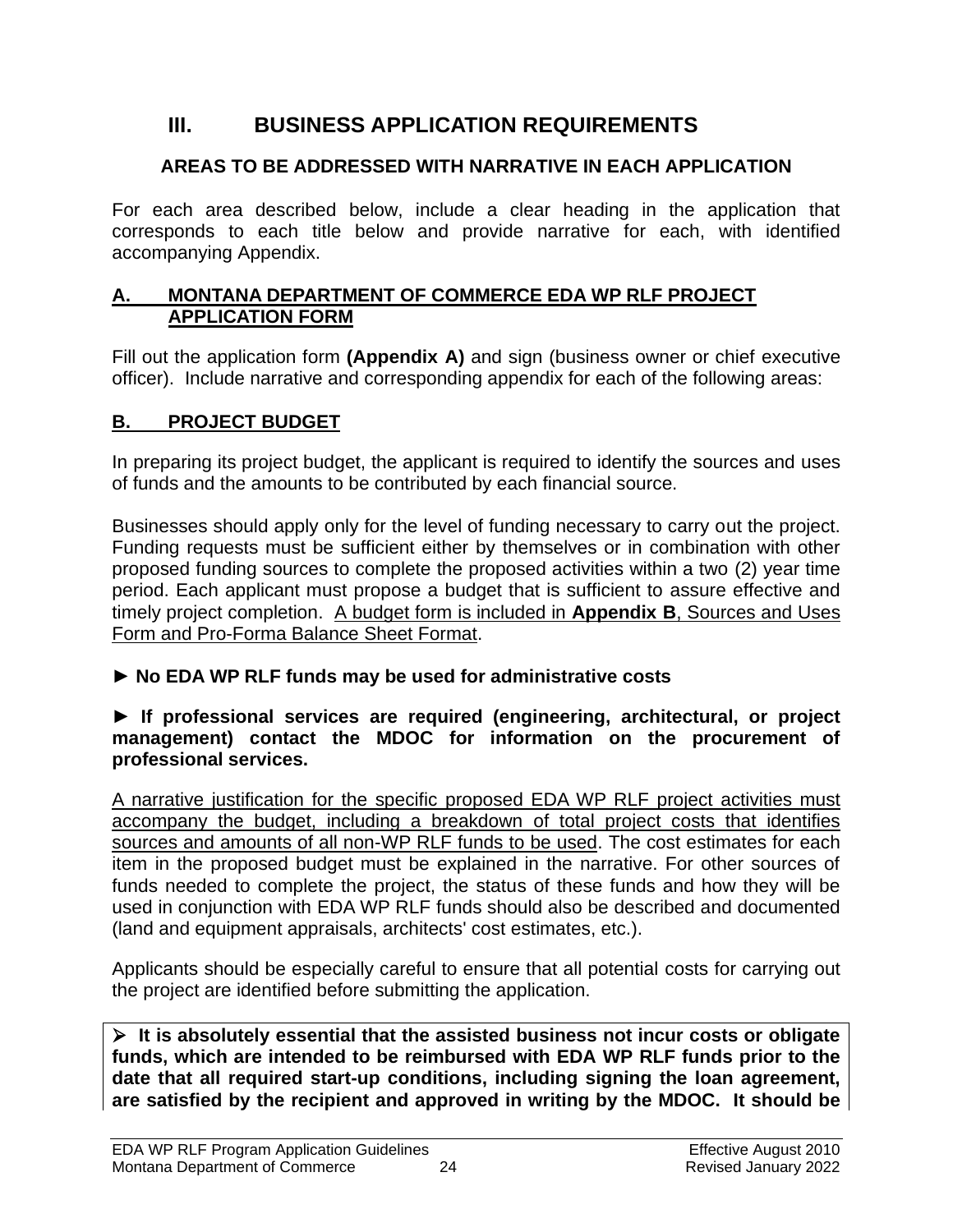**clear that expenses incurred by the assisted business, are incurred at their own risk. Unless prior written approval is given, it is absolutely essential that the business does not incur costs or obligate funds, which are intended to be reimbursed with EDA WP RLF funds prior to the date of the final execution of the loan agreement.**

# <span id="page-27-0"></span>**C. NEED FOR EDA WP RLF ASSISTANCE**

The MDOC must consider whether EDA WP RLF assistance to any nonprofit or forprofit business is the most effective use of EDA WP RLF funds, including the extent of the need for assistance and the amount of assistance to be provided in relation to the public benefit that would result. Applicants must show that all reasonable resources have been considered and are not available or sufficient to complete the project financing. Applicants must provide a narrative explaining what funding sources have been applied for and the status of those funds.

# **1. Evaluate All Project Costs**

Applicants must verify all project costs and document how they were determined and by whom (land appraisal, engineer or architect prepared estimates, equipment lists and cost schedules, etc.). The applicant must determine the reasonableness and completeness of the cost estimates.

#### **2. Verify and Maximize Private Funding Sources**

It is the responsibility of the applicant to verify that all other reasonably available sources of private financing have been maximized for the project proposed. Other private sources such as banks, venture capital companies, or additional private equity should be sought and verified before finalizing the project budget and applying for EDA WP RLF funds.

Verification should consist of the following:

- The source of funds is committed;
- The terms and conditions of the committed funds are known;
- The source has the capacity to deliver; and
- All private sources are maximized for the given project. (No EDA WP RLF funds should substitute for available private funds.)

# **3. Make a Determination of Need for EDA WP RLF Assistance**

The applicant must include the pro-forma balance sheet worksheet contained in **Appendix B** or other equivalent financial statements and cash flow analysis.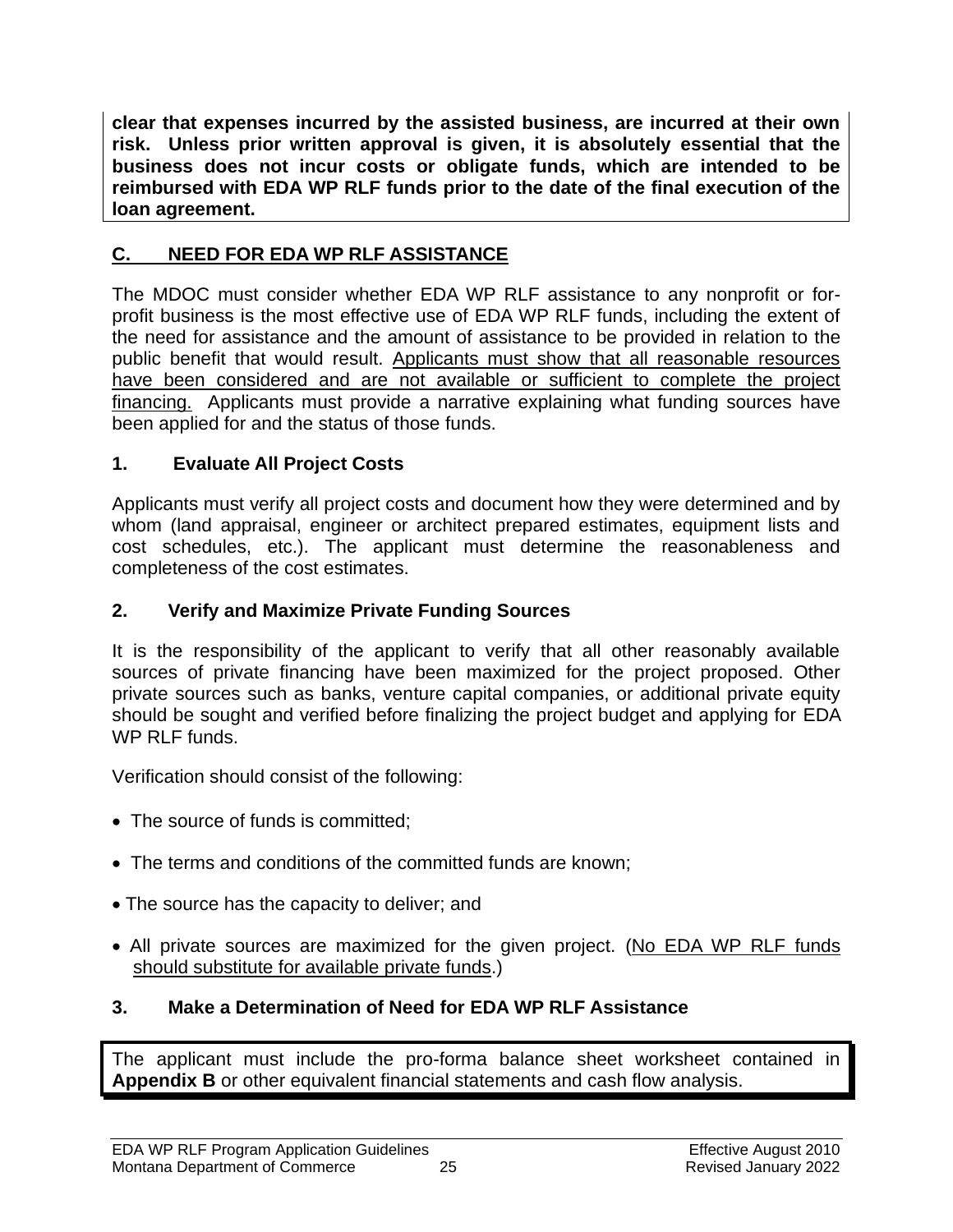The applicant must demonstrate that the business to be assisted needs EDA WP RLF funding. There are several methods of determining the need for EDA WP RLF assistance:

i. Are the annual earnings of the proposed project sufficient without EDA WP RLF assistance to meet the annual debt service requirement of a loan at market rate?

ii. Is there sufficient equity and collateral to meet the lending requirements of private lending institutions? Can the assisted business contribute sufficient equity to the project to meet the debt/net worth requirements of traditional lenders? Does the business have sufficient collateral available to qualify for other financing?

The application should include letters from the private lending institutions contacted by the business for loans. The letters should document one or more of the following situations:

- The lender will not make any loan to the business;
- The lender can only lend a portion of the total project cost; or

• The lender will only participate if EDA WP RLF funds are involved in the project and states that its participation is contingent on EDA WP RLF funds.

# **4. Determining the EDA WP RLF Funding Amount**

The applicant should determine the minimum amount of EDA WP RLF financial assistance necessary to stimulate private investment.

# **5. Private Sector Commitments**

The applicant must document that each reasonable potential funding source is inappropriate, insufficient, or unavailable for the project. For example, if a private lending institution denies an application for a loan by the proposed business to be assisted, the letter of denial should be included in the application. If the owners of the business are not able to inject additional equity into the project, their personal financial statements should support that position.

Before submitting an application, the business should first request a loan (or loans) from lending institutions for the amount needed for the project after as much new private equity as possible has been committed to the project. If the lenders or investors are unable or unwilling to make a loan or investment for the amount needed to complete the project, the business should approach them with a financing package that includes EDA WP RLF funds and request a loan contingent on EDA WP RLF funds being received.

All reasonable funding sources should be seriously and thoroughly investigated prior to applying for EDA WP RLF funds. EDA WP RLF funds should be requested only when the business can document that other funding sources are insufficient for the proposed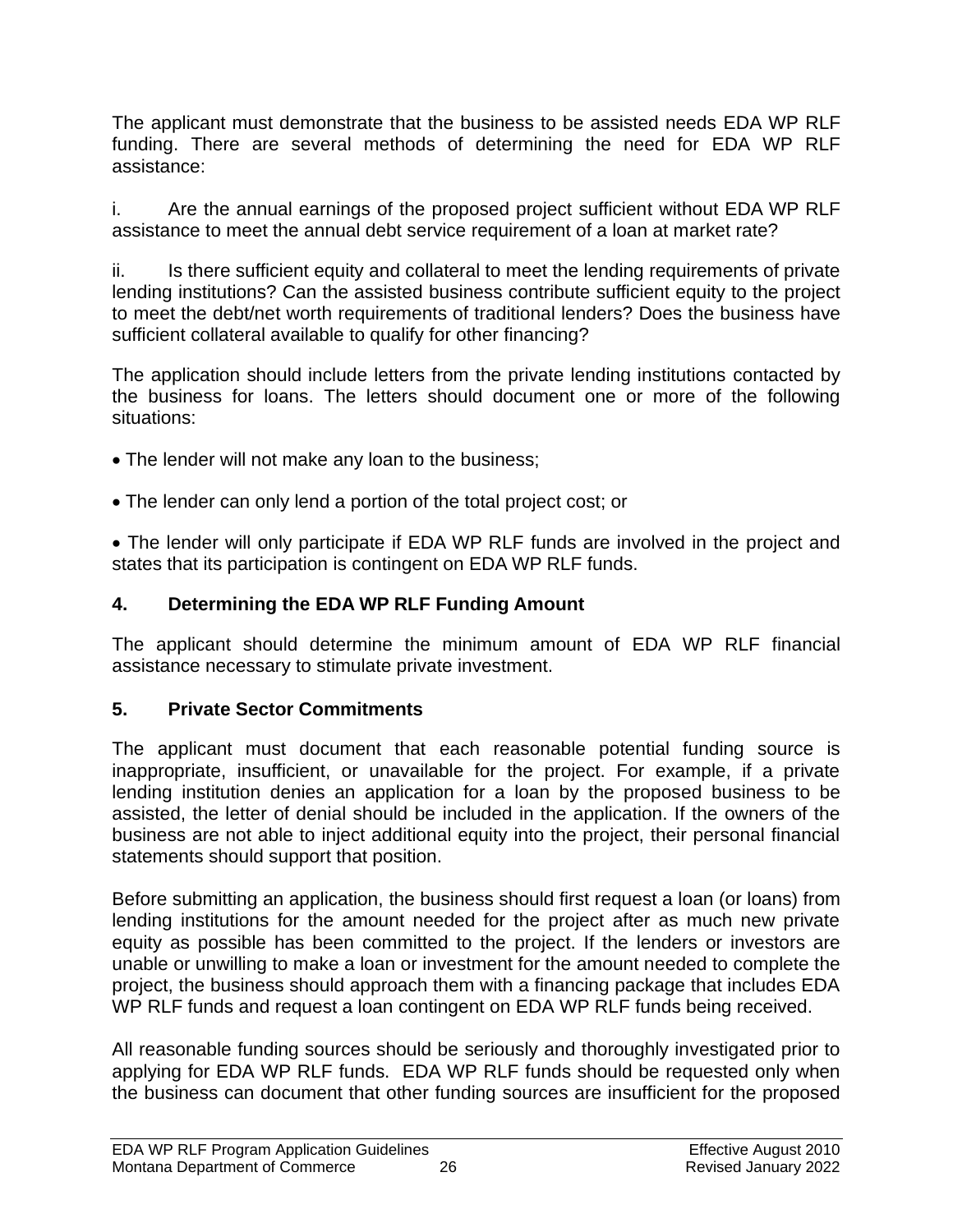project.

The amount of the financial gap should be quantified based on the pro forma. For example:

- If a lender can only provide a loan (contingent on EDA WP RLF) for a portion of the project costs, and all available private equity is invested into the project, the amount of the financing gap equals the amount remaining in the project that cannot be financed privately; or
- If a lender agrees to finance the project costs above the amount of private equity invested, but the annual debt service is higher than the projected cash flow from the project, the amount of the financing gap is equal to the amount of EDA WP RLF funds needed to lower the debt service so that a reasonable cash flow coverage is achieved and the project's financial feasibility is maintained.

Applicants must provide firm commitment letters from any private sector lenders or investors involved in the project. Such commitments should be binding, contingent only upon receipt of EDA WP RLF funds. All terms and conditions that apply to each funding source must be submitted as part of the application. Applications that include a loan guarantee from the Small Business Administration or USDA Rural Development must include the letter of authorization from the appropriate agency that contains the terms and conditions that apply to the loan. Terms and conditions for proposed debentures must be included. Letters of commitment from investors, owners and/or others providing assistance must be submitted with the application and must:

- Be on a letterhead of the firm and signed by an official of the firm authorized to commit the organization;
- Provide a clear statement of the firm's concept of the project (i.e., location, scope and cost);
- Specify the nature of the commitment (e.g., the amount of private commitment, amount of borrower's commitment, type and size of the project, number of jobs to be created or retained);

• State a willingness of the firm to sign a legally binding commitment upon confirmation of EDA WP RLF funding, and that the firm has reviewed the loan application and has approved its content. Letters of commitment from private financing institutions must specify the amount and type (for example, interim construction financing) of the loan being provided for the specific activity to be undertaken. The commitment should be binding, contingent only upon receipt of EDA WP RLF funds.

Applications should be submitted only for those projects that are ready to proceed, pending receipt of EDA WP RLF funds. **All project funding must be fully committed and available and the project must be ready to proceed within six months of award.**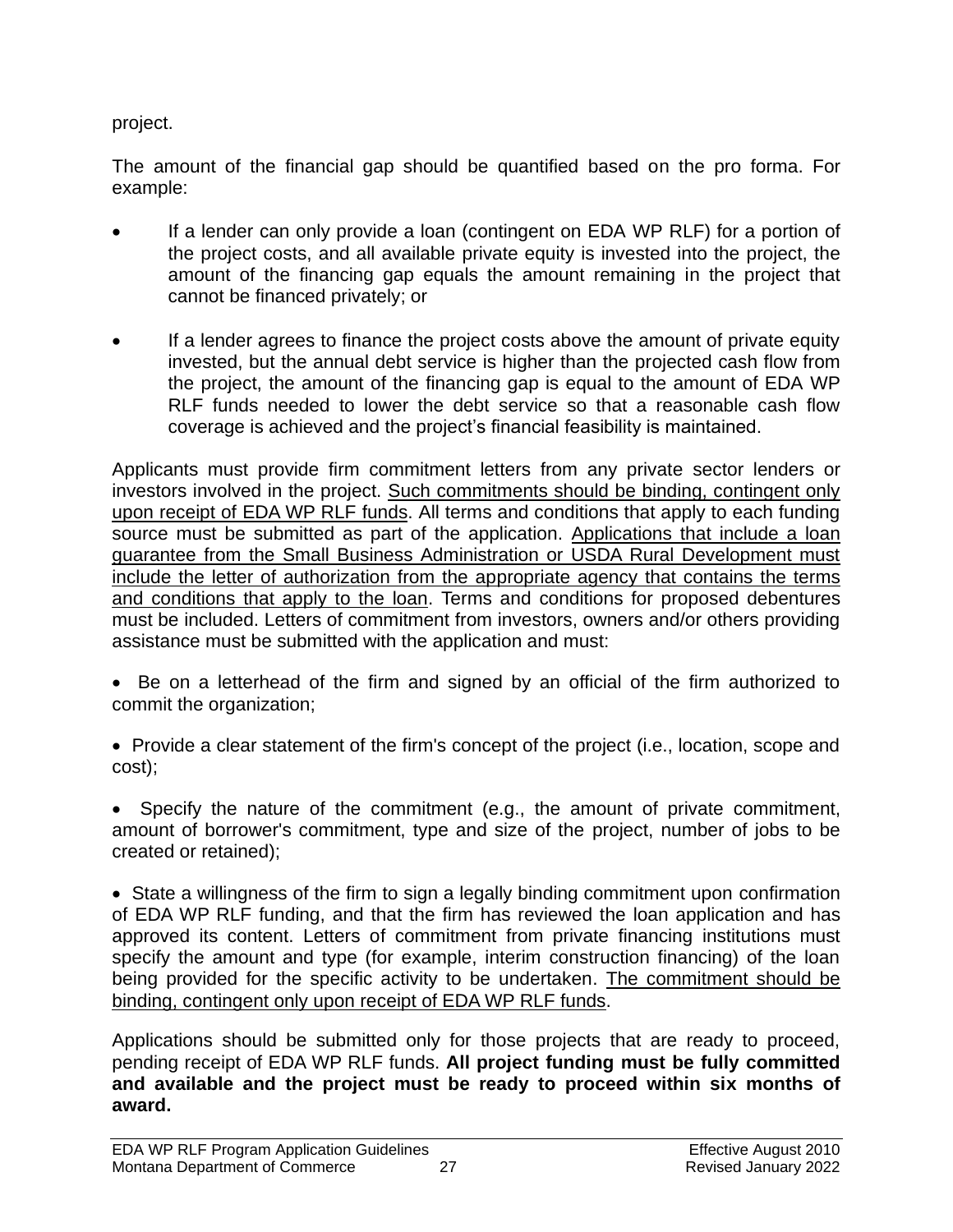# <span id="page-30-0"></span>**D. DOCUMENTING JOBS**

All jobs created or retained (if a job retention project) must be tracked during the course of an EDA WP RLF project for a period of two (2) years. All jobs must be converted into full-time equivalent positions. A full-time equivalent employee is an individual who is employed for 40 hours a week on the average, or a combination of individuals with combined hours of employment equal to 40 hours per week.

**Permanent year-round jobs are the priority of the program.** Only permanent jobs may be counted. Only jobs that the assisted business directly creates or retains within a 24-month period following the funding award will usually be counted toward this requirement. The Department cannot consider jobs created indirectly by an assisted activity.

If part-time or seasonal employment is proposed, the application must include an estimate of the number of hours to be worked each year for each proposed position. Temporary construction jobs, other temporary jobs, and seasonal jobs may not be counted.

**For job creation projects, the application must include a payroll report showing the base level of employment at the time of application.** The report must include a listing of all current employees, their date of hire, their hourly wage, and the number of hours worked. This will allow the Department to determine the actual number of FTE's created by the project. For existing firms, applicants must provide employment levels for the past year.

**For job retention projects, the application must provide clear and objective evidence that, without EDA WP RLF assistance, the jobs would be lost. The application must include a payroll report showing the base level of employment at the time of application.** The report must include a listing of all current employees, their date of hire, their hourly wage, and the number of hours worked. The business should provide an estimate of its expected turnover rate during the next two years.

Businesses must ensure that they maintain complete hiring records. Applicants should take into consideration equal opportunity and nondiscrimination laws to ensure that women and minorities are not excluded from participation, denied the benefit of, or subjected to discrimination under any program or activity funded in whole or in part with EDA WP RLF funds.

# **1. Hiring and Retention Plan**

The primary goal of any EDA WP RLF funded activity is to increase year-round and permanent job opportunities for local residents.

Applicants must provide a Hiring and Retention Plan (see **Appendix C**) to ensure preferential recruitment and hiring of local workers. Assistance for developing a hiring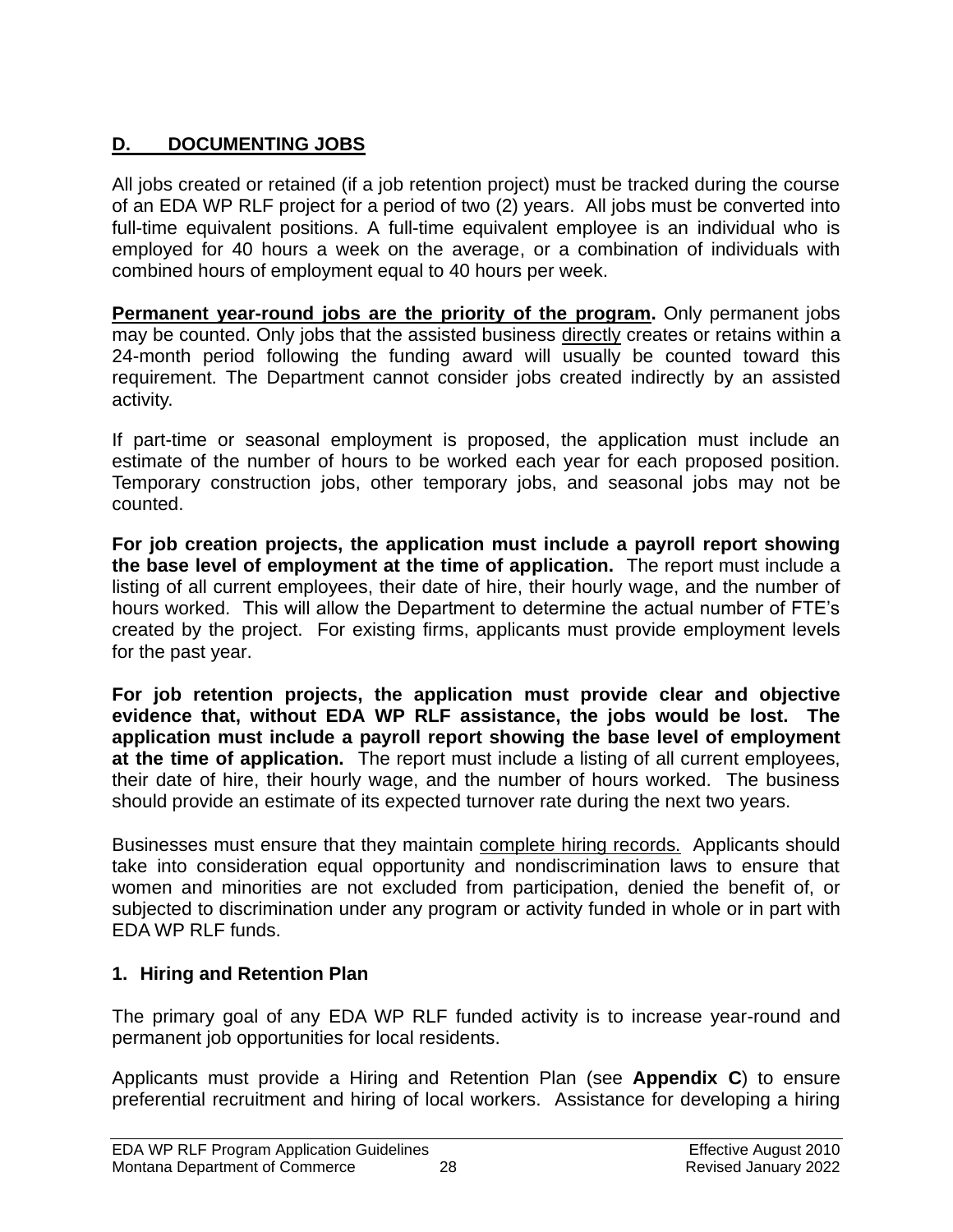and retention plan may be obtained from the local Job Service or the Human Resources Development Councils.

In the event of a funding award, the applicant's commitment to the Hiring and Retention Plan will be considered binding. A final Hiring and Retention Plan will be incorporated in the Loan Agreement between the business and the MDOC.

At a minimum the Hiring and Retention Plan must include the following:

a. A breakdown of jobs to be created or retained, including the number and type of jobs that are full-time, part-time, skilled, semiskilled, or unskilled positions.

b. A breakdown of jobs to be created or retained, including the job titles and descriptions and the hourly wage. For applications proposing positions involving less than full-time employment, an estimate of the number of hours to be worked each week or the number of months to be worked each year for each position must be included.

c. A timetable for creating the jobs, the total number of persons to be hired.

d. An assurance that the business will comply with the equal opportunity and nondiscrimination laws.

e. Procedures for outreach, recruitment, screening, selection, and placement of workers that will ensure maximum access for local residents.

f. Written commitments from any agencies or organizations participating in the implementation of the hiring and retention plan (e.g., Job Service, HRDC, etc.).

Hiring goals should be reasonable and justified by the financial statements and projections. Claims for the number of jobs to be created or retained should be realistic and not inflated or too optimistic.

# <span id="page-31-0"></span>**E. CONFIDENTIALITY AGREEMENT**

All business plan information and financial exhibits will be considered confidential, for evaluation purposes only, and will not, except as required by law, be provided to any third person, firm, corporation, or public entity without the express written consent of the business. **The Department encourages businesses to execute a confidentiality agreement (Appendix D) with the Department and submit a subsequent affidavit outlining parts of the EDA WP RLF application it prefers to be held confidential. Assisted businesses are encouraged to work with WP RLF program staff when executing this agreement.**

# <span id="page-31-1"></span>**F. PROJECT MANAGEMENT**

As part of its application, each applicant must submit a brief narrative that explains who will oversee the following: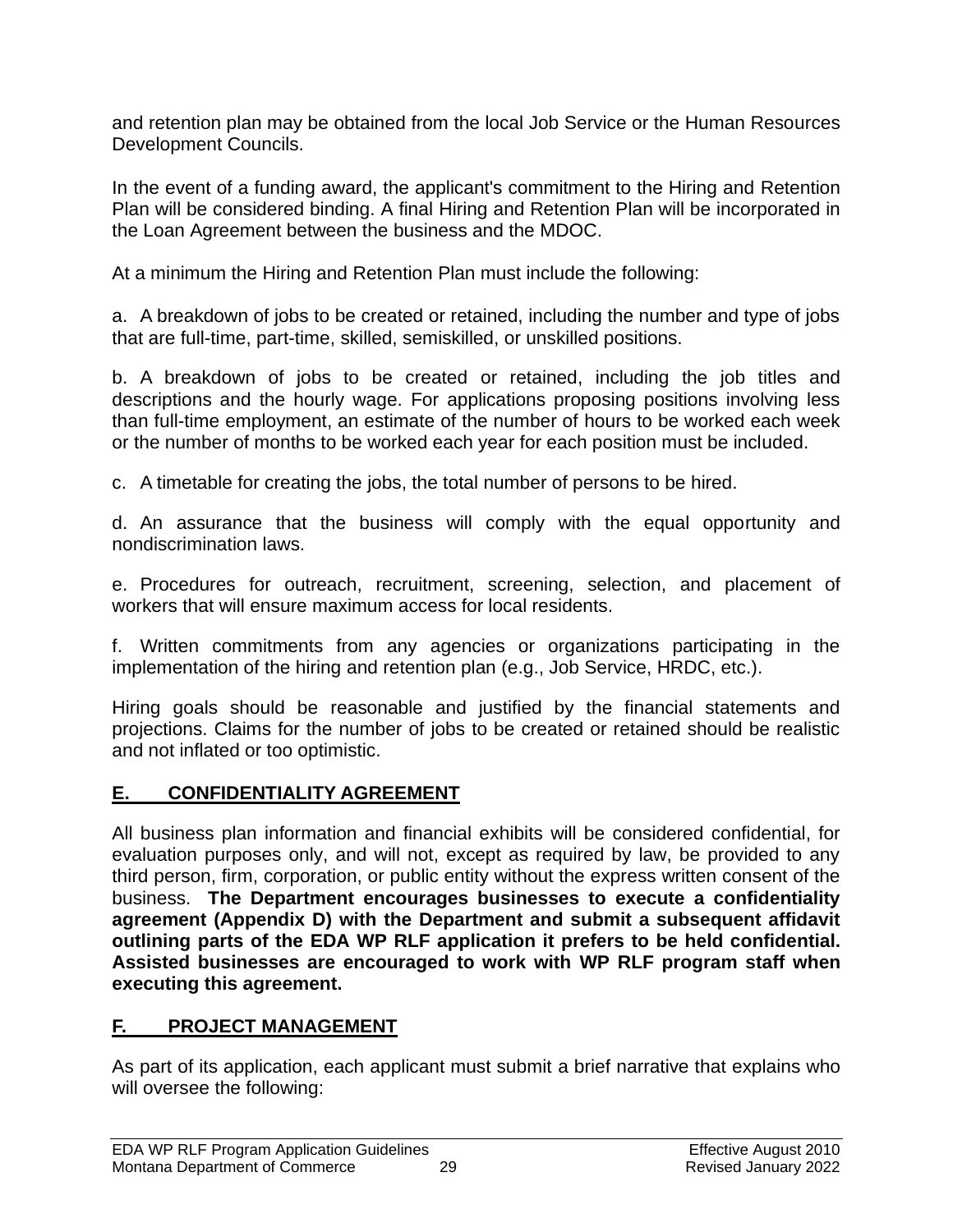**1.** Assuring proper management of the EDA WP RLF project, including financial management of funds, compliance with program requirements, effective and timely start-up and completion of project activities; and

**2.** Responsibility for day-to-day management (or position descriptions developed for these persons) and any contracted services to be used in carrying out the project.

➢ **If the applicant is a previous or current funding recipient under an MDOC funding program, the applicant's performance of project management responsibilities must be acceptable in order for the applicant to receive funding under the EDA WP RLF program. Applicants that are currently administering projects funded with MDOC programs will be eligible for application if:**

**● The MDOC determines that current or previously funded projects are being administered in an acceptable manner, and there are no outstanding findings from audit reports; and**

#### • **Current or previously funded projects are consistent with implementation schedules contained in corresponding contracts with the Department.**

To be awarded funding under the EDA WP RLF Program, an applicant must demonstrate the management capacity to undertake and satisfactorily complete the project it is proposing. An applicant is assumed to have the capacity to undertake the proposed project unless available information raises a question concerning an applicant's capacity. If any question arises during the evaluation of the application, the MDOC may request additional information.

If an applicant does not believe that it currently has the capacity to manage an EDA WP RLF project, it may propose to hire administrative staff or contract for administrative services with a consultant or nonprofit agency, after funding award. In all cases, the applicant assumes direct responsibility for proper financial management of EDA WP RLF funds awarded to it.

➢ EDA WP RLF funding can not be used for grant application preparation or project administration costs.

# <span id="page-32-0"></span>**G. ACQUISITION**

Businesses proposing to use EDA WP RLF-fund to acquire property must have an appraisal done to determine fair market value and make a written offer to purchase. A Buy-Sell agreement should be in place and submitted with the EDA WP RLF application. Please contact the MDOC for more information if considering acquiring property using EDA WP RLF funds.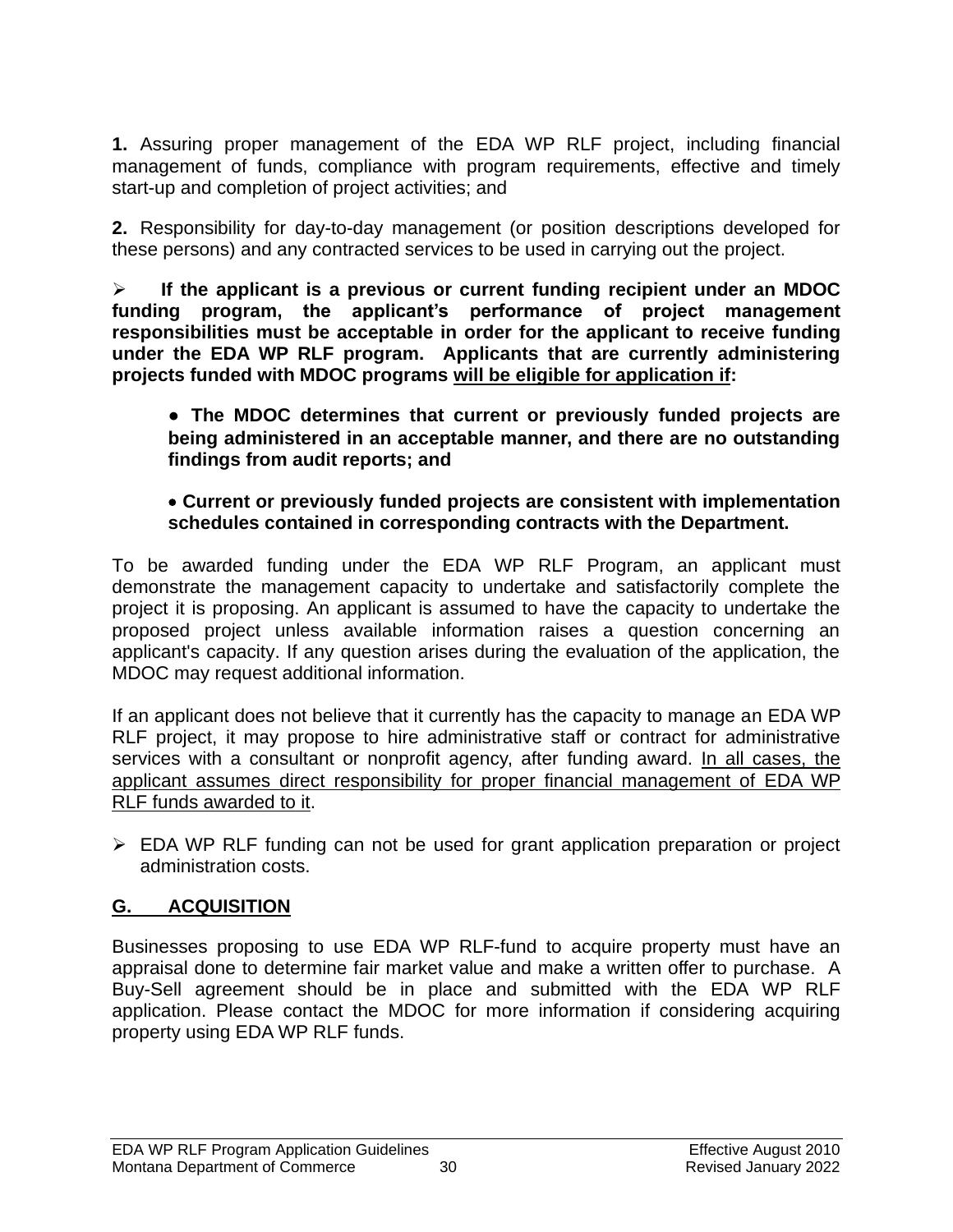# <span id="page-33-0"></span>**H. FEDERAL LABOR STANDARDS**

Federal labor requirements should be given careful consideration when planning EDA WP RLF funded projects. The Federal Contract Work Hours and Safety Standards Act, Copeland "Anti-Kickback" Act, and the Davis-Bacon Act will probably apply to most projects involving the use of EDA WP RLF funds for contracted labor for construction, remodeling, site development, extensive equipment installation or other similar activity for contracts more than \$2,000. The Davis-Bacon Act requires the payment of prevailing wage rates (usually comparable to union scale) on construction paid for in whole or in part with EDA WP RLF funds.

Determining the applicability of Davis-Bacon wage rates to a project can be complex. Contact the MDOC, Montana Office of Tourism and Business Development Division during the planning stages for a proposed project for guidance and copies of the applicable wage rates and requirements.

The higher labor costs associated with Davis-Bacon wage rates, if applicable to a project, must be considered when calculating project costs and when obtaining estimates from potential contractors.

# <span id="page-33-1"></span>**I. REQUIRED REGISTRATION NUMBERS**

1. **NAICS Code** – Businesses must determine its appropriate industry code. This code will be reported on *Appendix A, Montana Department of Commerce EDA WP RLF Application Form*, and other EDA WP RLF reporting forms. NAICS codes are used by the US Census Bureau for industry classification. Please refer to the following website for a listing of current codes, or contact EDA WP RLF staff for assistance:

**http://www.census.gov/eos/www/naics/**

2. **DUNS Number** – Businesses must have a Dun and Bradstreet Data Universal Numbering System (DUNS) Number. Please refer to the following website to register for a DUNS Number:

# **<http://www.dnb.com/us/>**

3. **Central Contractor Registration (CCR)** – Businesses must be registered in the Central Contractor Registration database. For information on registering for a CCR number, please refer to the following website:

**[http://www.sam.gov](http://www.ccr.gov/)**

# <span id="page-33-2"></span>**J. BUSINESS PLAN**

**The business plan components contained in this section are required for EDA WP RLF applications.**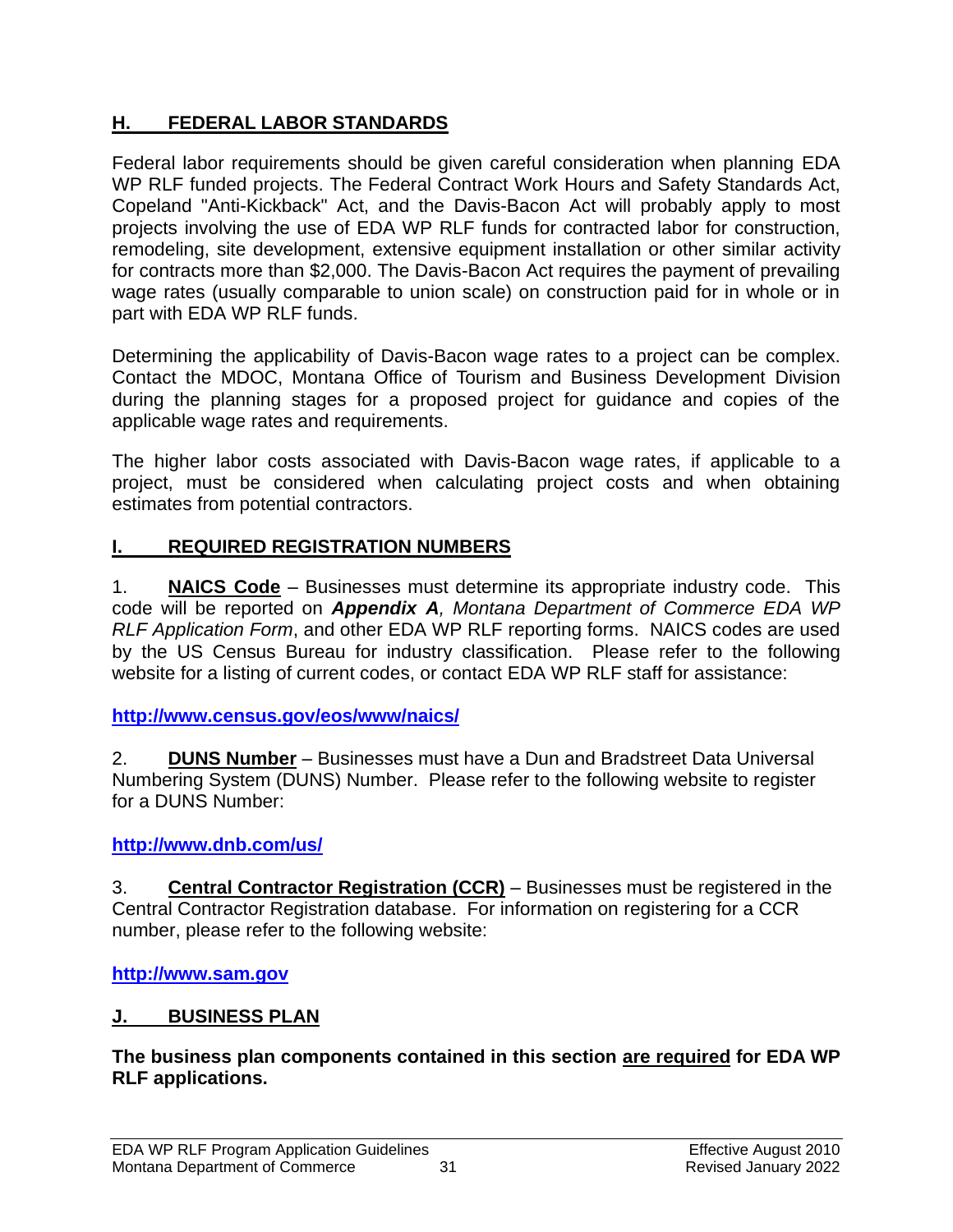Each applicant must submit a business plan for each business or entity to receive direct assistance, whether for-profit or nonprofit. Each business plan must contain sufficient information for the Department to obtain an adequate understanding of the business to be assisted, including products or services, estimated market potential, management experience of principals, current financial position, and details of the proposed venture. The EDA WP RLF Program has developed a brief Business Plan Outline, which may be helpful in developing a business plan for the application (**Appendix E**).

All business plan information and financial exhibits will be considered confidential, for evaluation purposes only, and will not, except as required by law, be provided to any third person, firm, corporation, or public entity without the express written consent of the business. **The Department encourages businesses to execute a confidentiality agreement (Appendix D) with the Department and submit a subsequent affidavit outlining parts of the EDA WP RLF application it prefers to be held confidential. Assisted businesses are encouraged to work with WP RLF program staff when executing this agreement.**

The business plan must include the following elements and must provide sufficient detail for adequate analysis:

# <span id="page-34-0"></span>**1. Business Description**

Include a description of the company or enterprise and an explanation of the products or services offered.

# <span id="page-34-1"></span>**2. Management Information**

Provide the names, titles, and resumes of each principal to be responsible for the management of the business.

# <span id="page-34-2"></span>**3. Market Analysis**

Discuss the present or proposed market area and share, with future projections, and provide an explanation of how the information was developed (for example, market surveys). Document any identified potential markets (for example, contracts, letters, or other evidence of interest in the product(s) by potential buyers or distributors), especially if sales projections show annual increases exceeding 25%.

# <span id="page-34-3"></span>**4. Sources and Uses of All Funding**

This section of the application should discuss the source, use, and terms of all funds to be included in the project. Use the form in **Appendix B**, to list the sources and uses of all funding for the project. A description of all aspects of the proposed assistance (i.e., loan terms, security, etc.), and the rationale for each must be included with the application.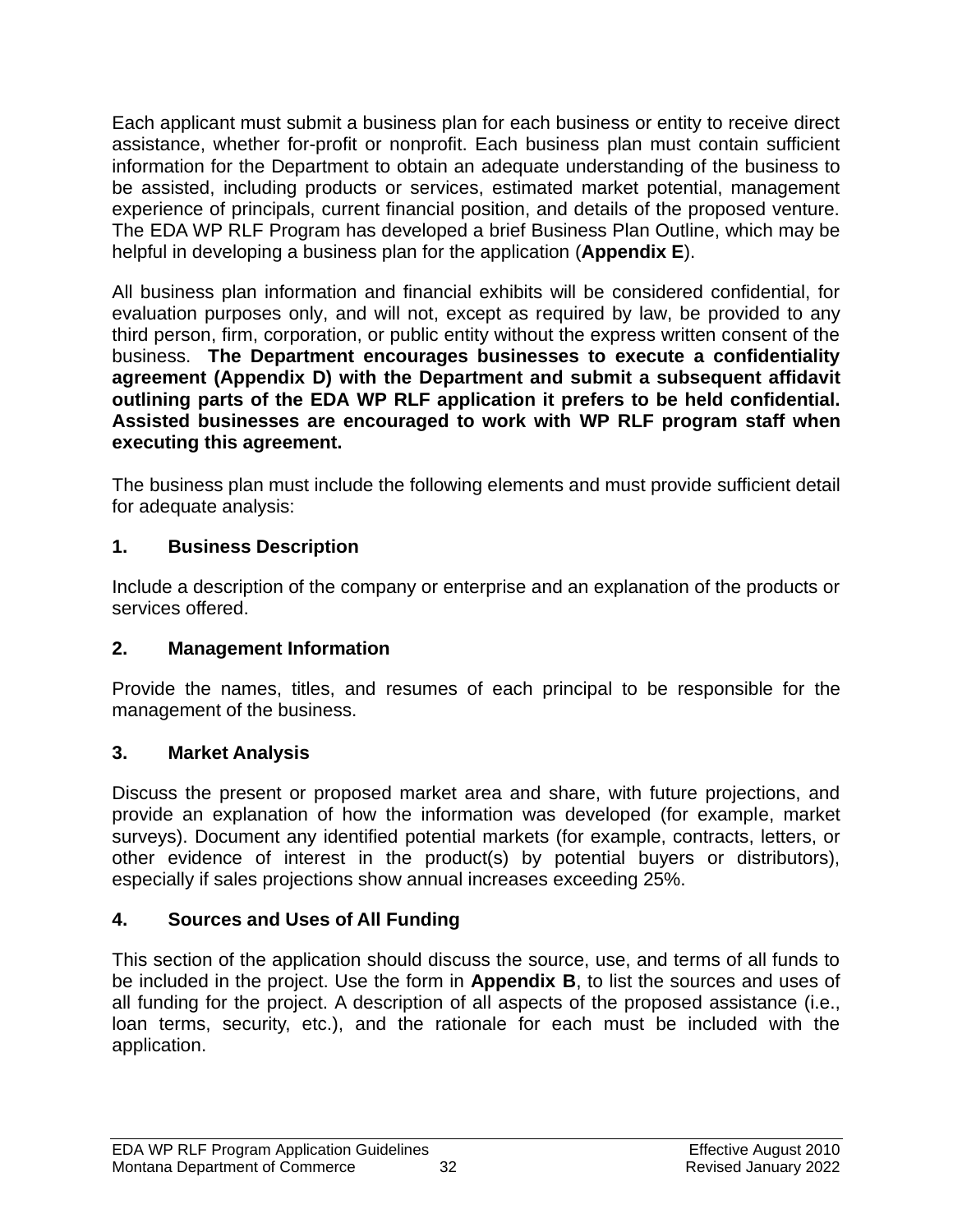# <span id="page-35-0"></span>**5. Financial Exhibits**

The business must be able to show that projected cash flow will be sufficient to cover projected debt service and that a positive net worth can be attained. The projections must include a narrative explanation of how the figures and assumptions were derived with special emphasis on any changes in major assumptions from existing conditions (i.e., changes in cost of goods sold and general administrative expenses as a percentage of sales, or if sales increases exceed 25% annually). Special care should be taken to include increased labor costs related to achieving the hiring goals contained in the hiring and retention plan.

# **The business plan must include the following financial exhibits:**

# <span id="page-35-1"></span>**a. Financial Statements**

For an existing business, provide financial statements for the two (2) most recent years of operation to include the following:

- Balance Sheets
- Profit and Loss Statements
- Cash Flow Statements

**Current financial statements compiled or reviewed by an independent certified public accountant, with full disclosure notes, are required for businesses that have been in operation for more than one complete business fiscal year.** In addition to the CPA-prepared year-end financial statements, internally prepared interim financial statements will also be accepted. A responsible officer of the business must sign all financial information. Financial statements must also include a current Aging of Accounts Receivable and Payable. There should not be significant gaps (not more than 90 days) between the historical statements and the projected statements. The projections should use the same fiscal year periods as the historical financial statements. Applications that contain appropriate, updated, accurate financial information can be processed much more quickly than incomplete applications that require Department requests for additional information.

# <span id="page-35-2"></span>**b. Financial Projections**

Provide the following projections for two (2) years:

- Balance Sheets (sample form, **Appendix B-a**)
- Profit and Loss Statements
- Cash Flow Statements

Earnings projections must include a projected monthly cash flow analysis for at least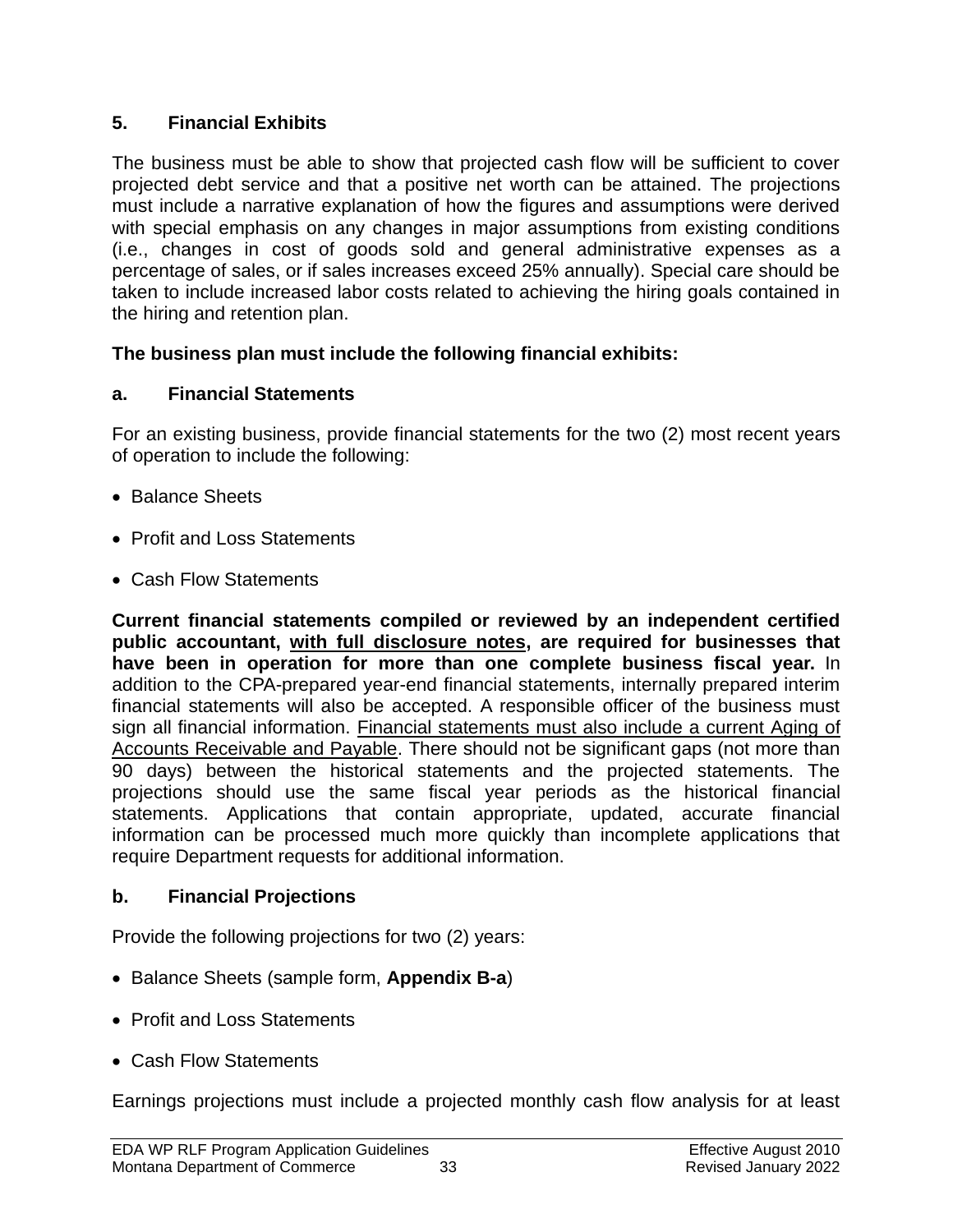one year and until the break-even point is projected to be reached by the business. For a business that experiences regular or occasional cyclical variations in cash flow, provide a narrative explanation of the reason(s) for the occurrence of the cycles. Also, explain the effect, if any, on the business's ability to meet its debt obligations identified in the existing and projected debt schedules.

# <span id="page-36-0"></span>**c. Debt Schedule**

Provide descriptions of all existing and projected debts and lenders, annual debt service amounts, and any related loan requirements. Financial statements should include current maturities of long-term debt and adjusted principal balances. All debt sources must be identified independently and not combined into one long-term debt number on the balance sheet. Principal and interest payments for at least two (2) years should be included for all sources.

# <span id="page-36-1"></span>**d. Working Capital Needs**

Provide information on working capital needs and verify through cash flow projections, explaining changes in inventory and receivables.

# <span id="page-36-2"></span>**e. Requirements for Business Owners with a 20% or Greater Ownership**

• Personal Financial Statements and Tax Returns

Personal financial statements and tax returns are generally required for all owners with 20% or more ownership in the business to be assisted. The Department also requires personal or corporate income tax returns for all affiliated businesses.

The Montana Department of Commerce and the Montana Department of Revenue may share financial and tax information relating to this application.

• Personal Guarantees

Personal guarantees will be required for owners with a 20% or more ownership at the discretion of the Loan Review Committee.

• Personal Credit Check Release The principal owners of the business, as defined above, must provide a release allowing for a personal credit history check by the Department as part of the application review, **(Appendix F)**.

Applicants should include any other information that may be helpful in documenting the economic viability of the project.

# <span id="page-36-3"></span>**K. MAPS**

Each application must include two (2) clearly legible maps: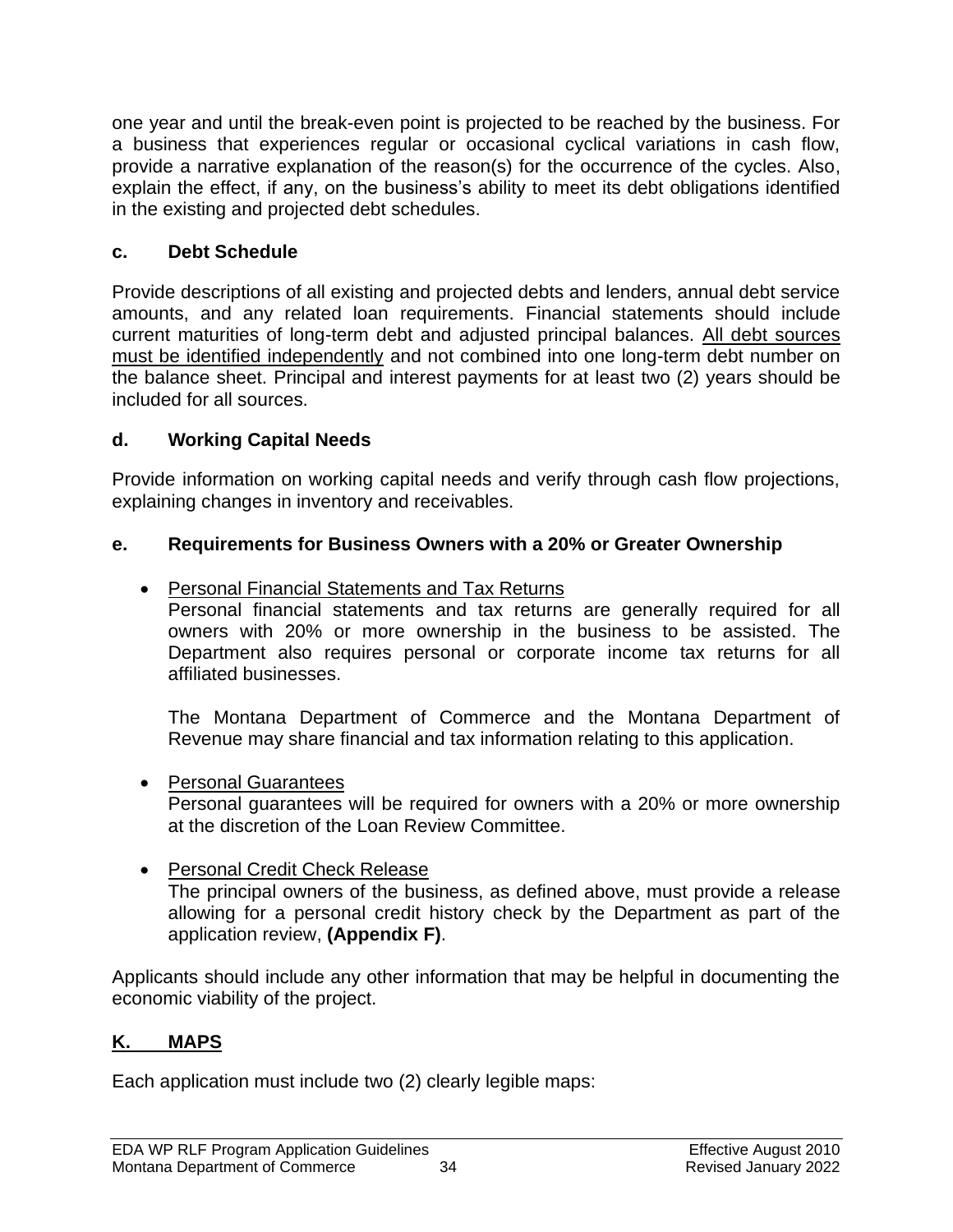**1.** One that documents the applicant's political jurisdiction and the proposed project area. Assisted business or project area must be indicated with a highlighter or clearly marked with a pen, and

**2.** Applicants must also submit a Federal Emergency Management Agency (FEMA) map designating whether the project area is within or outside a designated flood plain. Assisted business or project area must be indicated with a highlighter or clearly marked with a pen.

# <span id="page-37-0"></span>**L. WORKERS' COMPENSATION INSURANCE COVERAGE**

Entities receiving assistance from the Montana Department of Commerce are required to comply with the provisions of the Montana Workers' Compensation Act while performing work for the State of Montana in accordance with sections 39-71-401, 39-71- 405, and 39-71-417, MCA. Proof of compliance must be in the form of workers' compensation insurance, an independent contractor's exemption, or documentation of corporate officer status. Neither the contractor nor its employees can be employees of the State. This insurance/exemption must be valid for the entire term of the two (2) year period for activities. A renewal document must be sent to the Montana Wood Products Revolving Loan Fund Program, Montana Department of Commerce, PO Box 200505, Helena, Montana, 59620-0505 upon expiration.

Proof of coverage must be sent to the Department with the business' application for EDA WP RLF assistance. Loans will not be closed without proof of coverage.

Coverage may be provided through a private carrier or through the State Compensation Insurance Fund (406) 444-6500. An exemption can be requested through the Department of Labor and Industry, Employment Relations Division (406) 444-1446. Corporate officers must provide documentation of their exempt status.